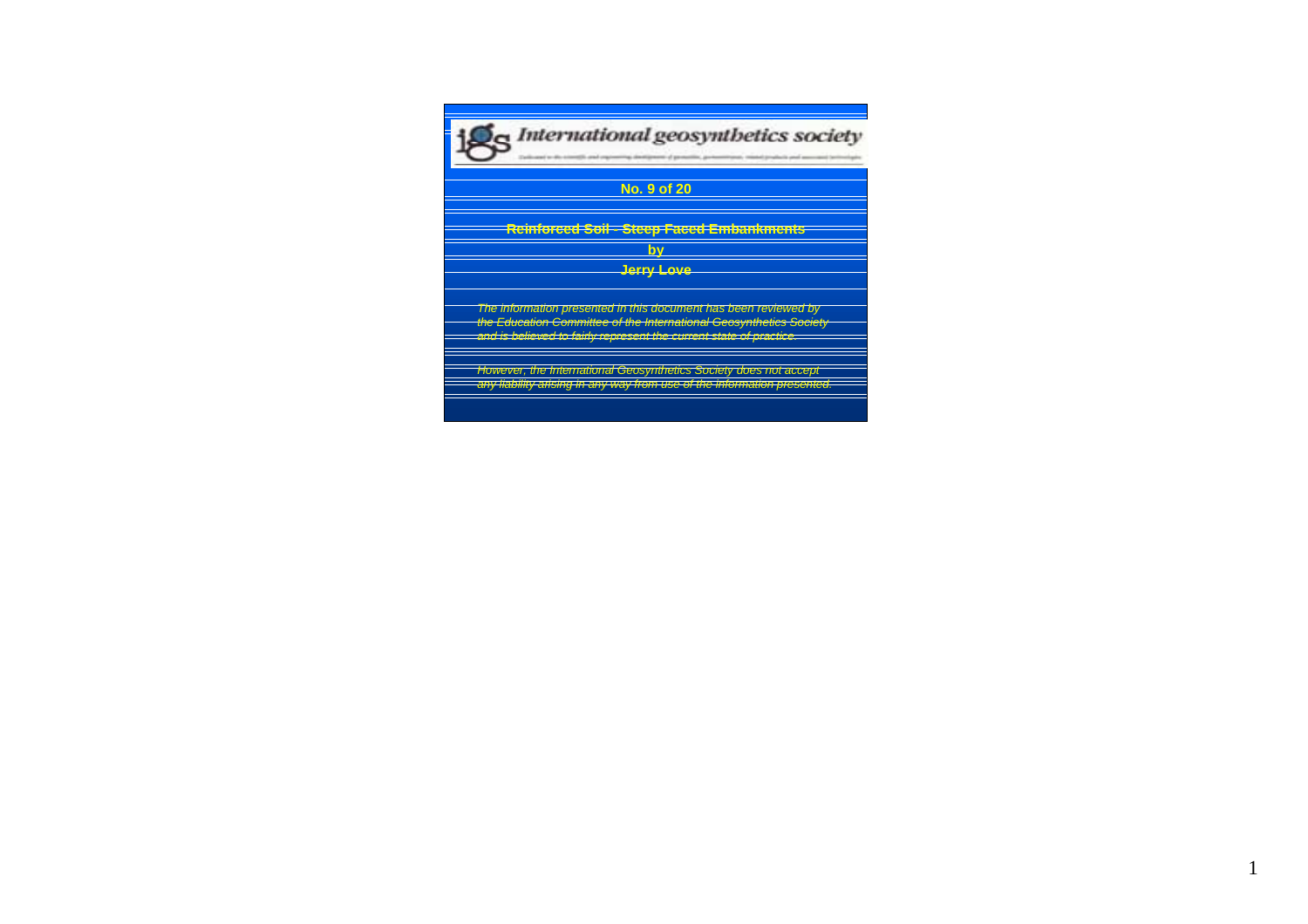# **LECTURE OUTLINE**

- **Application areas and general introduction**
- **Types of geosynthetics and fill material used**
- **Review of design methods**
- **Examples of installation of geosynthetics**
- **Examples of completed structures**

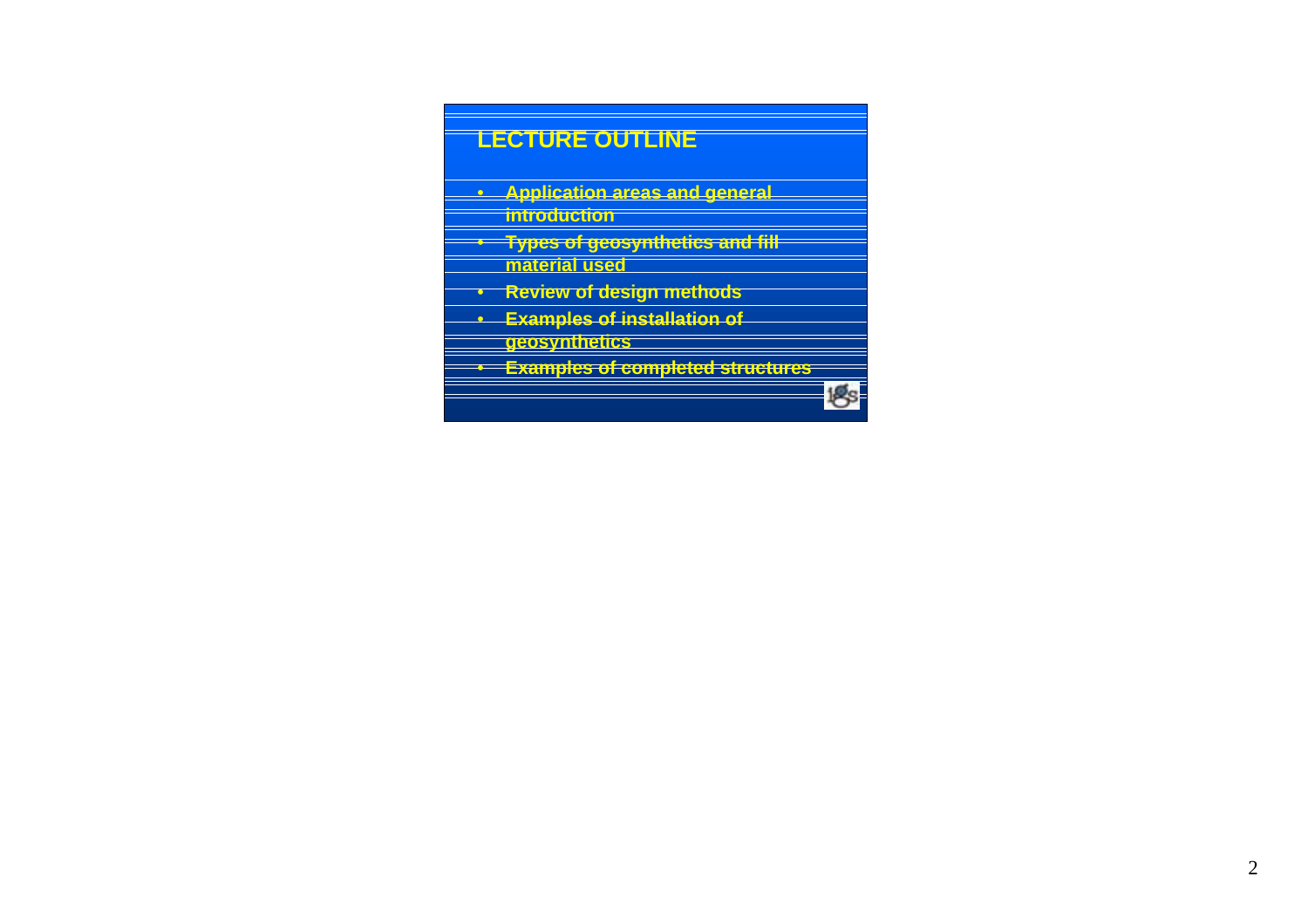

# **1. Application areas and general introduction**

This part of the lecture discusses when and where one might use the technique of reinforced soil for steep slopes and the advantages. The definition of a "steep slope" for the purposes of this lecture is anything up to 70°. The normal application areas of reinforced soil steep slopes are:

where landtake for a new embankment may be limited or prohibitively expensive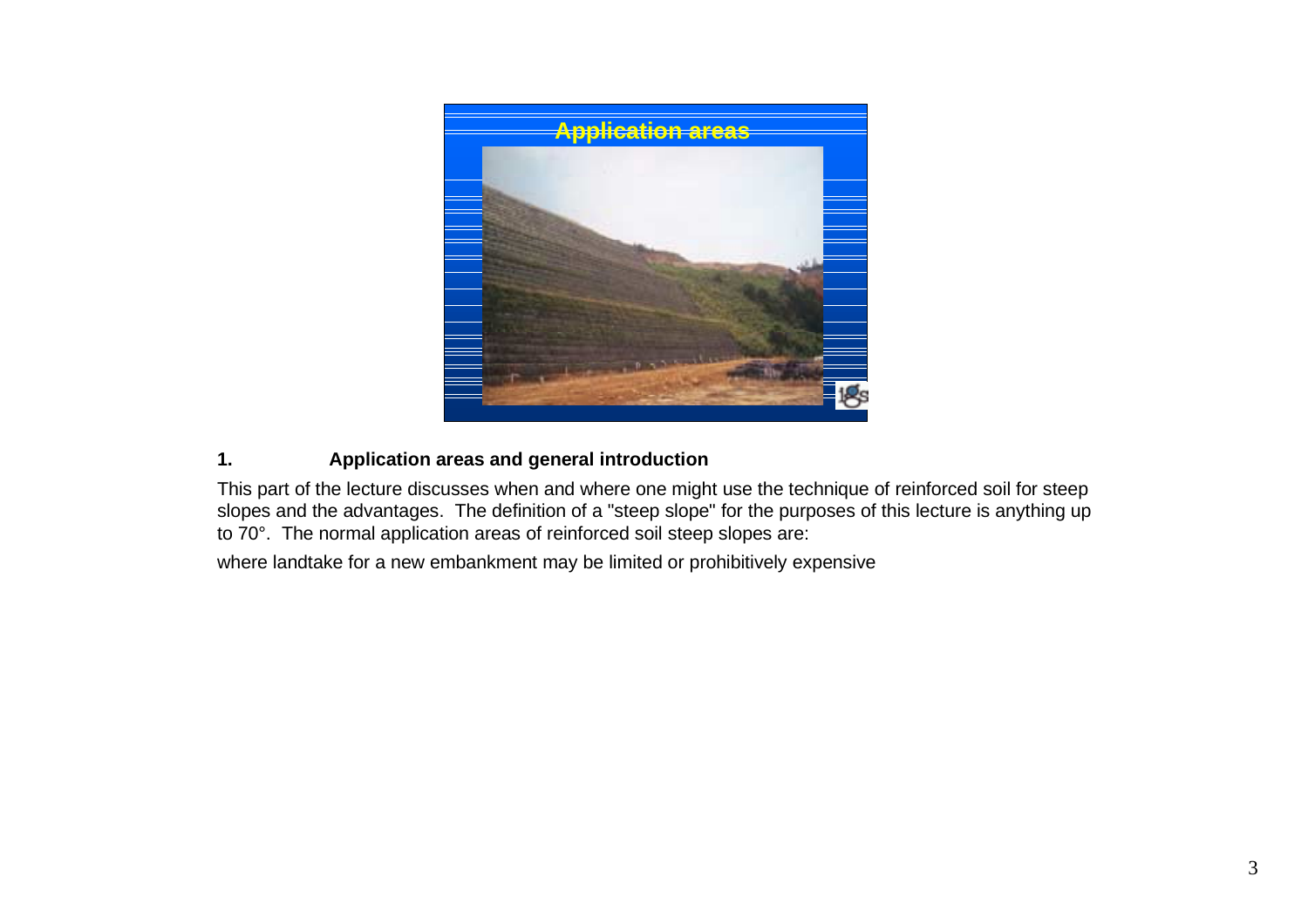

where motorway widening is required, or steepening of an existing slope to make more room at the crest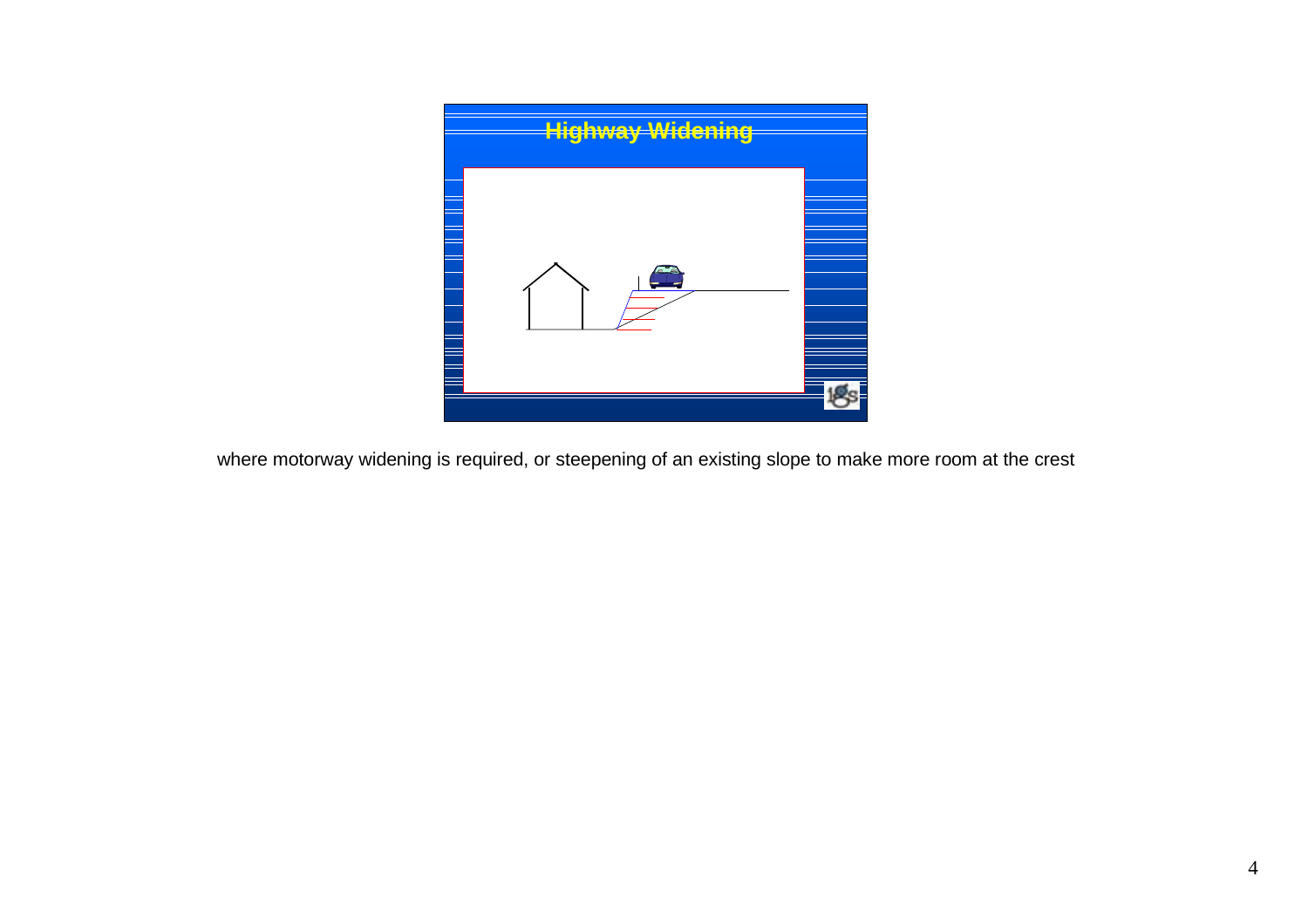

at bridge abutments (but generally only small bridges, or temporary works)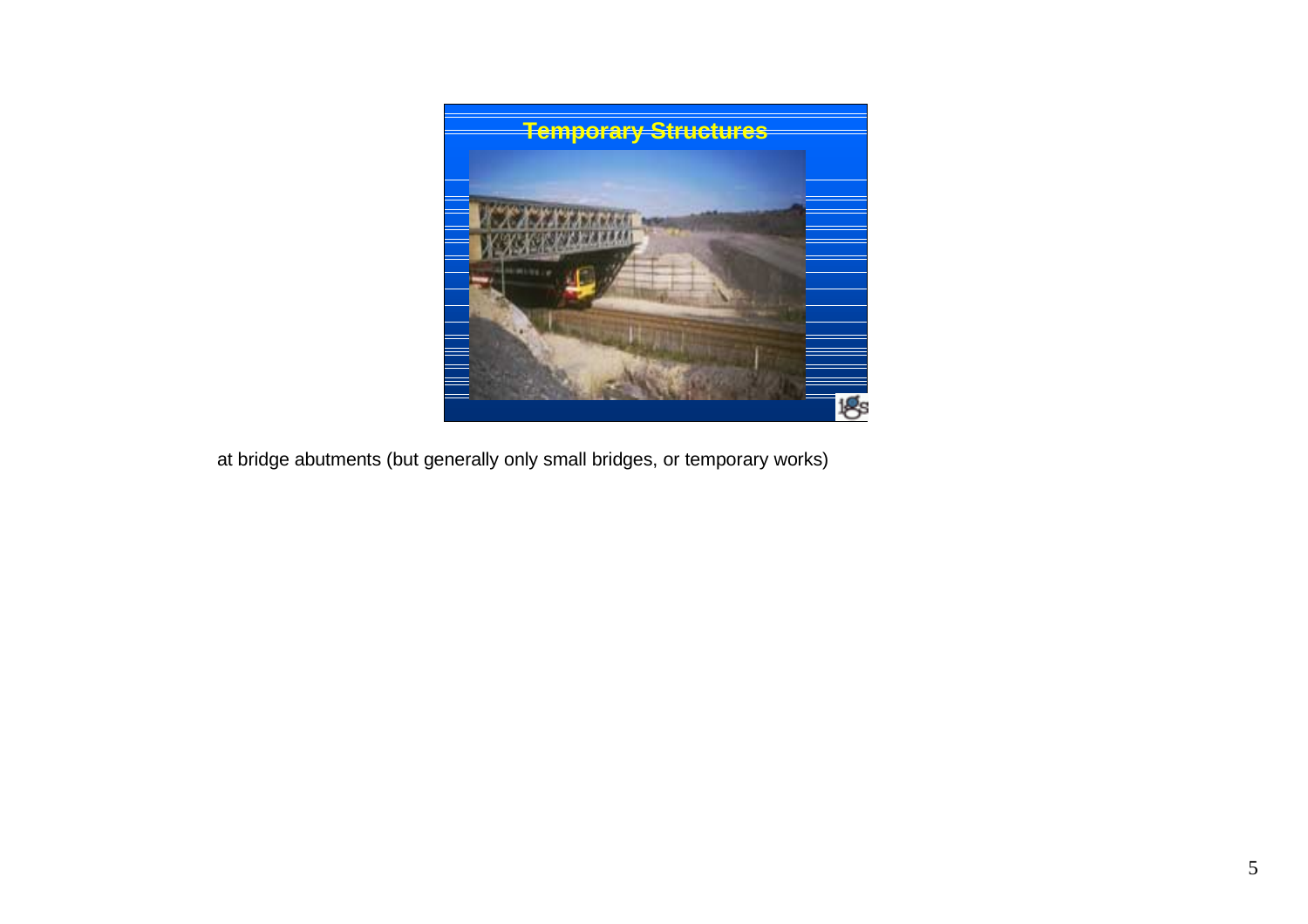

slip repairs after a slope failure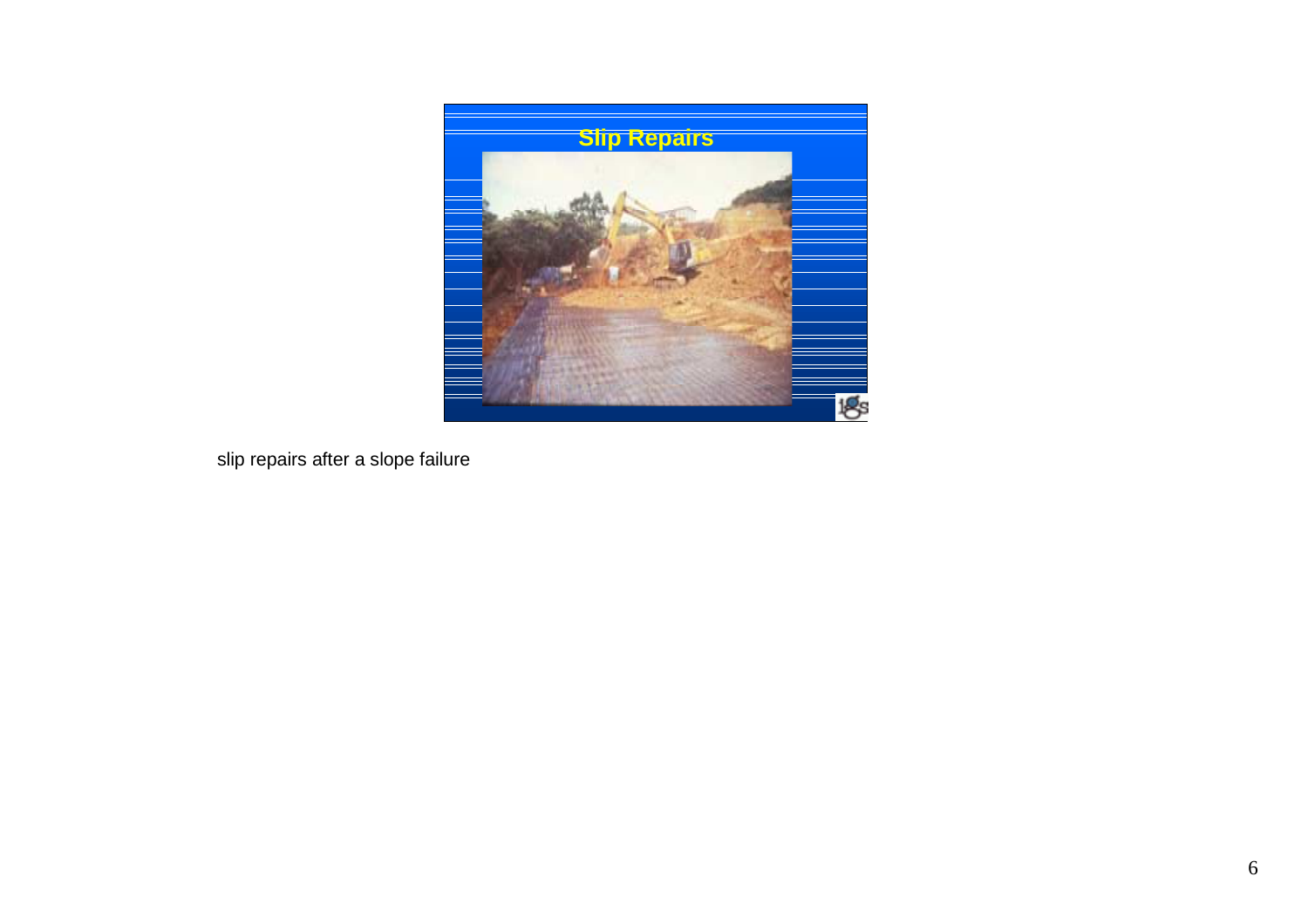

noise bunds, screens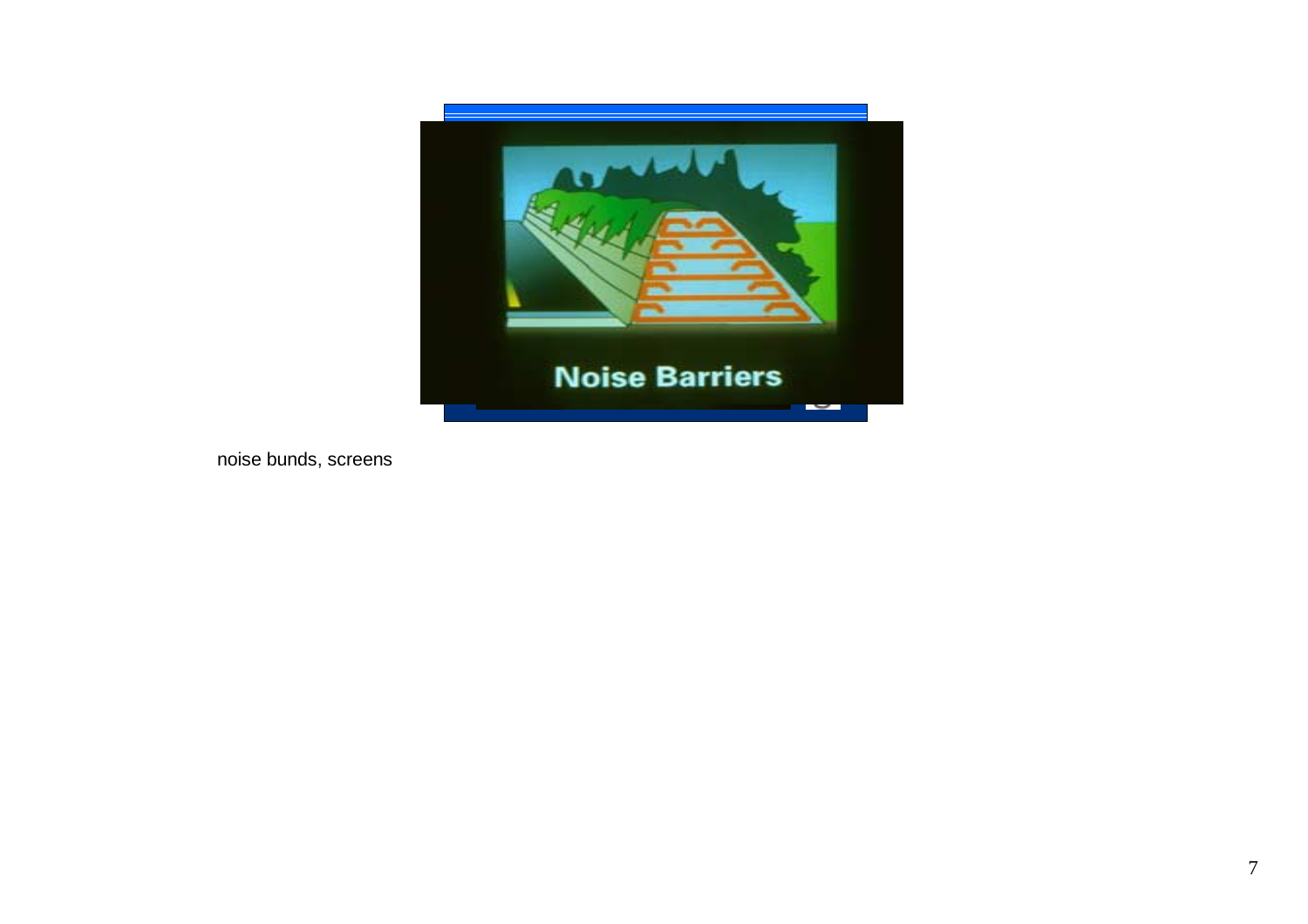

for construction on marginal land, where a relatively poor foundation soil exists and/or where "less-thanperfect" local fill material is available cheaply. (But only providing some degree of differential settlement is acceptable - usually the case)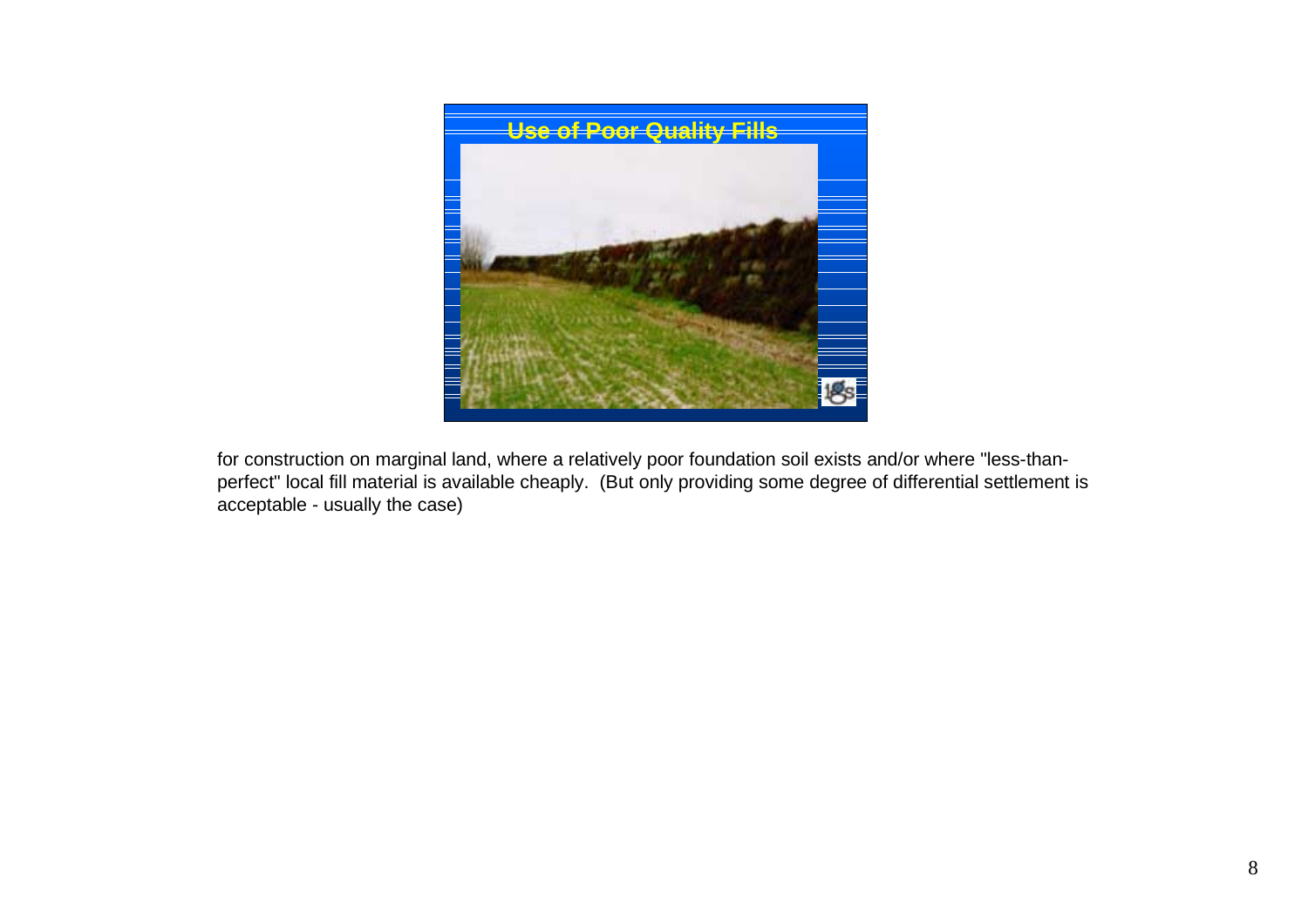

In summary, anywhere where there is a requirement for a relatively cheap retaining structure or landscaping at a steeper angle than the soil would normally be able to stand. The advantages over traditional retaining wall alternatives are normally that construction costs may be minimised due to simple construction methods, utilising mostly manual labour and light plant, cheaper materials, and quicker construction times. Also that the end-product is generally more visually acceptable structure.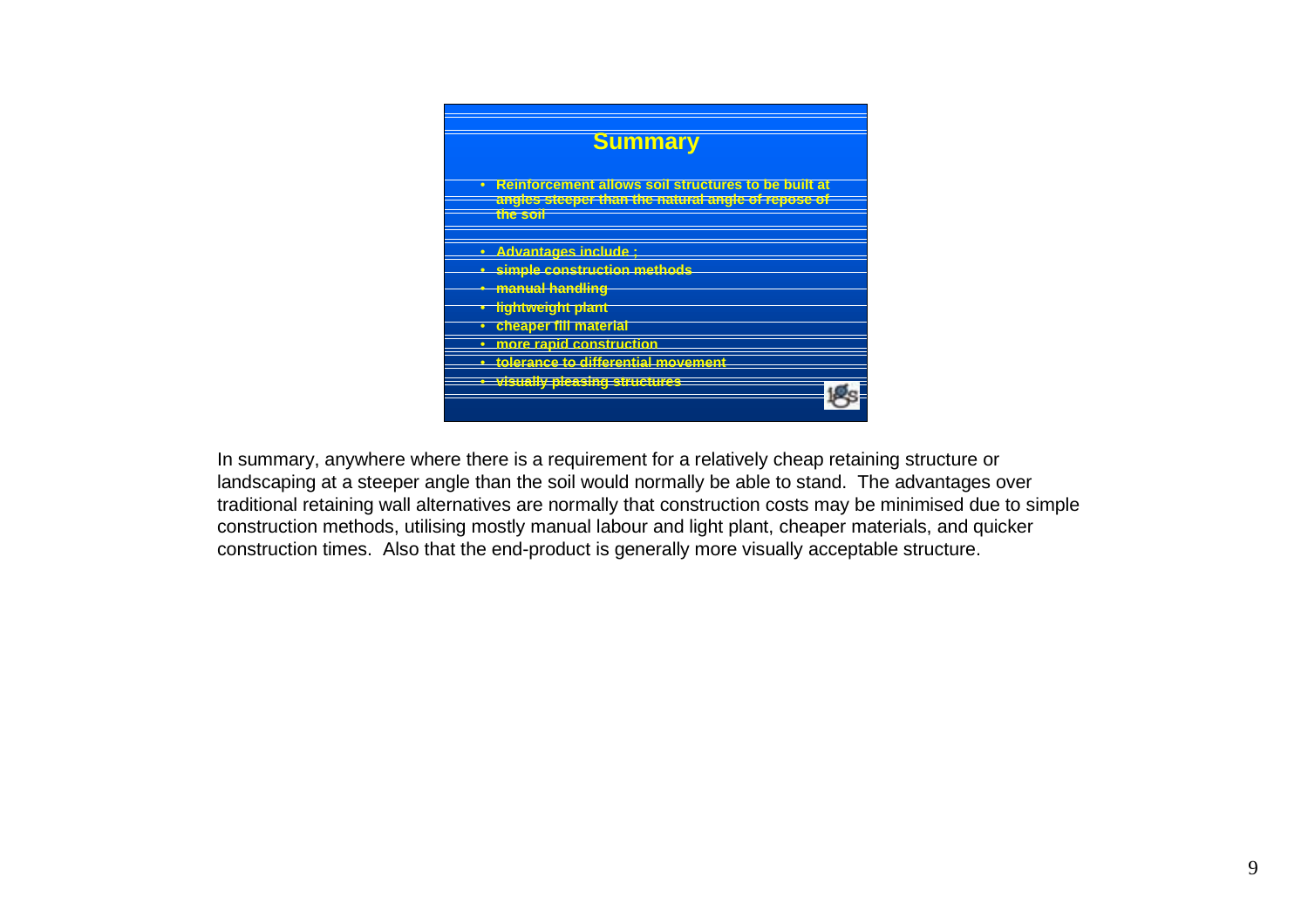

# **2. Types of geosynthetics and fill material used**

Reinforced soil systems consist of planar reinforcements arranged in horizontal planes in the fill soil to resist outward movement of the reinforced soil mass. This part of the lecture presents the various types of geosynthetic reinforcement and fill materials which might normally be used.

Geosynthetic reinforcement

Geogrids:

Geogrids transfer stress to the soil through passive soil resistance on the grid's transverse members and through friction between the soil and the geogrid's horizontal surfaces.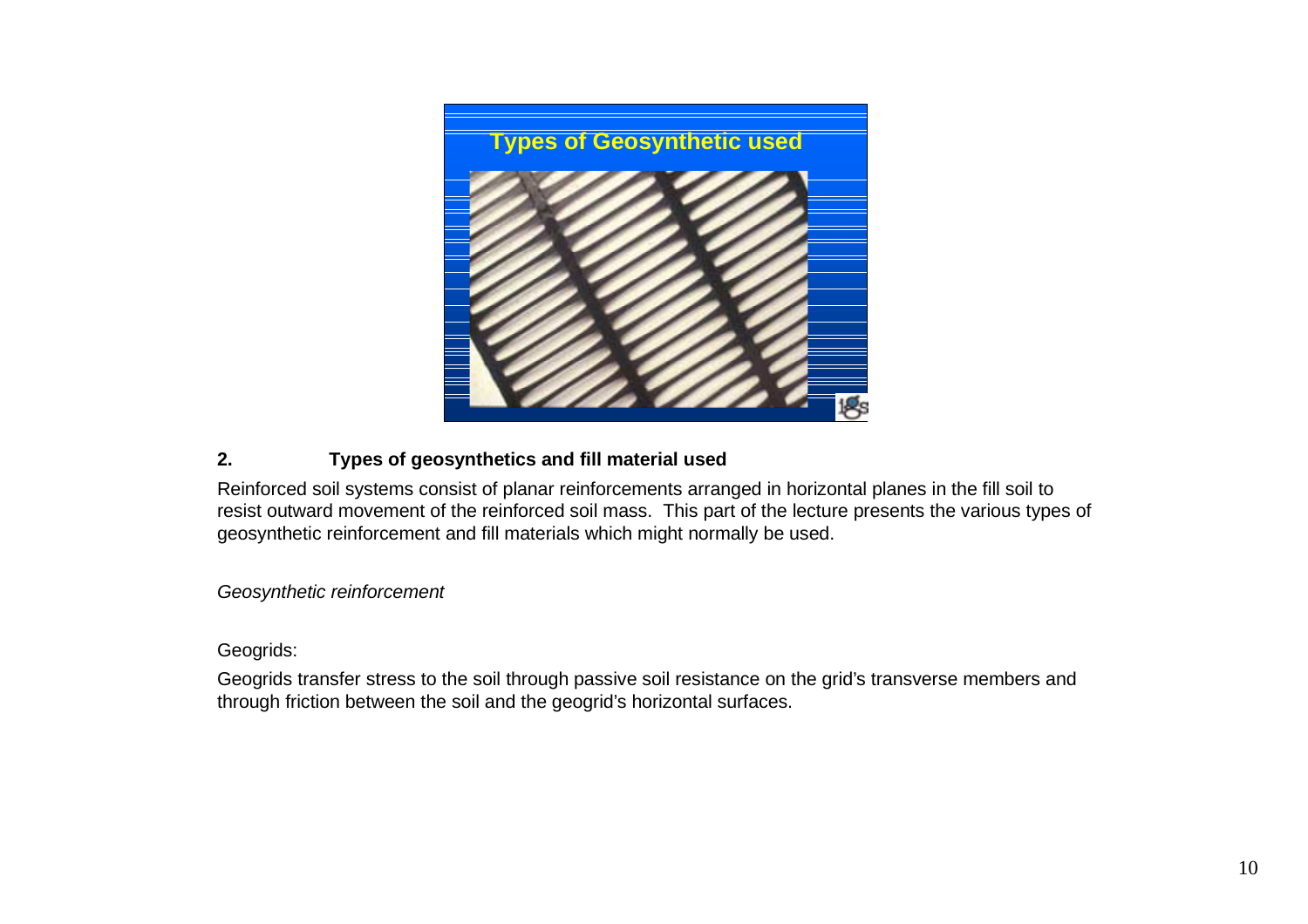

Because of the "interlock" action achieved, geogrids will generally have superior pull-out capacities to other geosynthetics. Normally uniaxial grids are used with the primary, reinforcing direction laid perpendicular to the line of the wall. Biaxial grids are sometimes used as secondary reinforcement layers near the front face.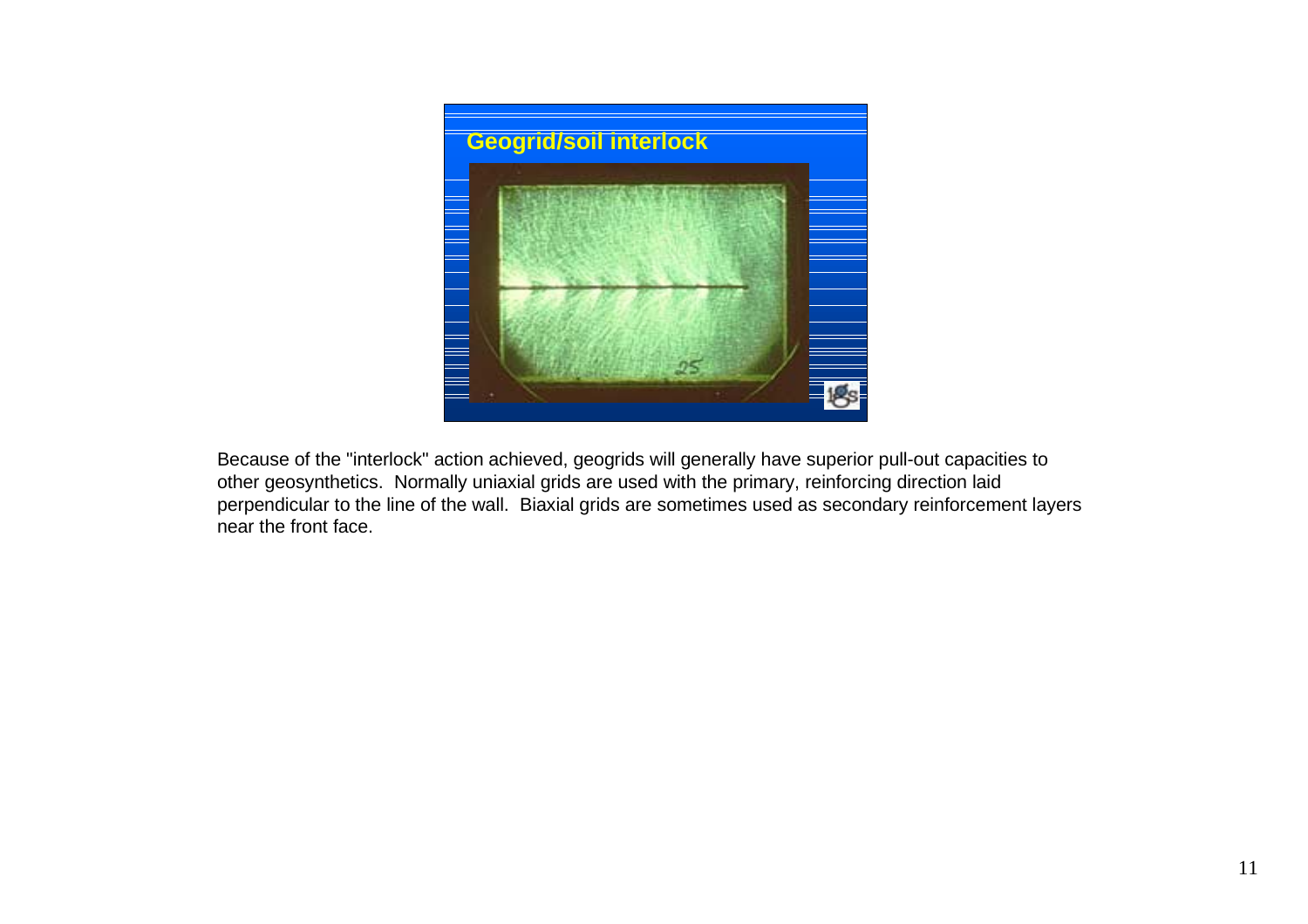

Geotextiles:

Geotextiles transfer stress to the soil through friction. There are two general types of geotextile, woven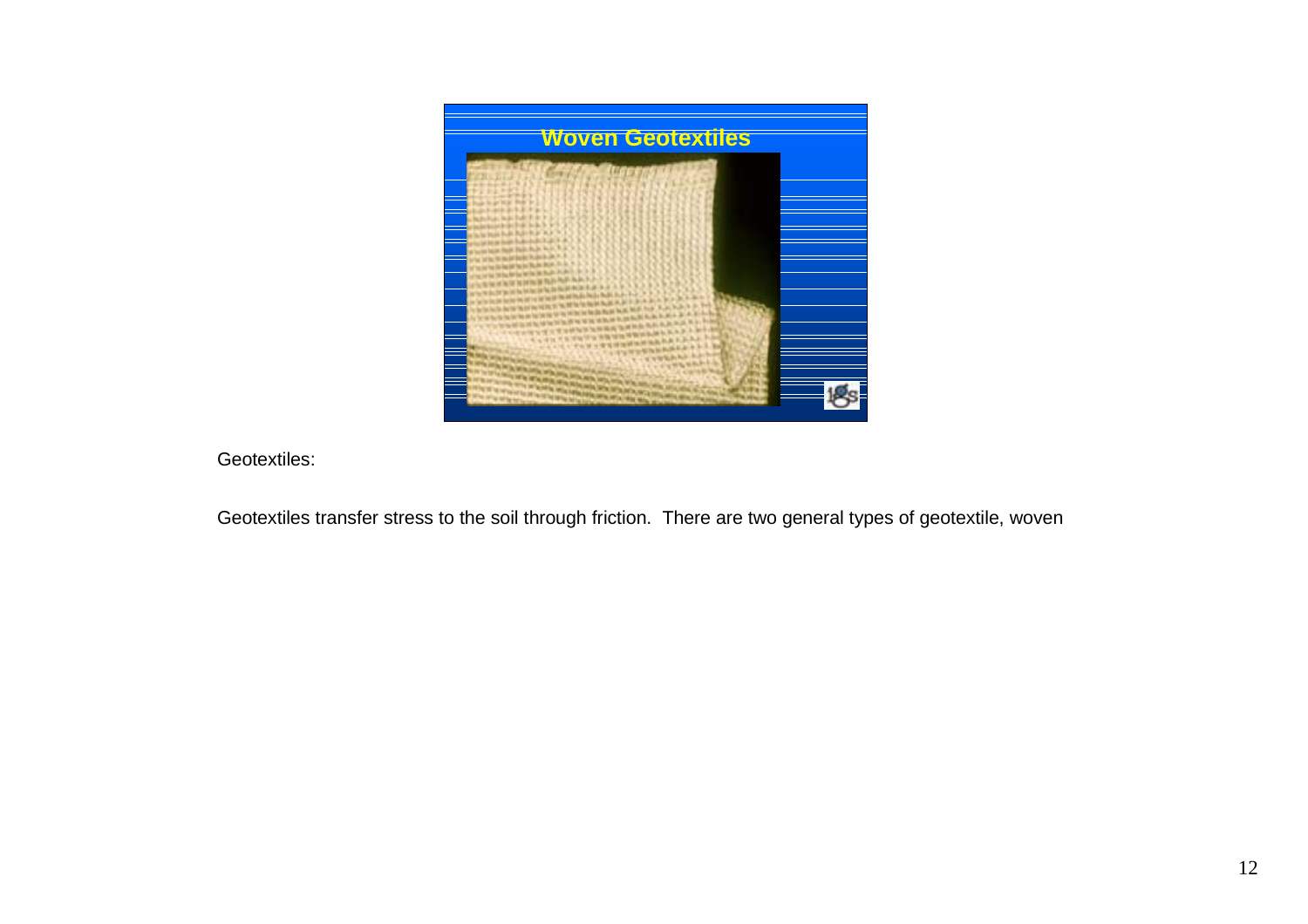

and non-woven. Typically only woven geotextiles are used in steep faced embankments as reinforcement because of their higher strengths. However, non-woven geotextiles are being increasingly used for smaller and/or temporary structures. Despite being typically weaker, non-wovens benefit from superior inplane drainage and isotropic strength. They are also sometimes used as vegetation fabrics on the front face, and also as secondary reinforcement layers near the front face.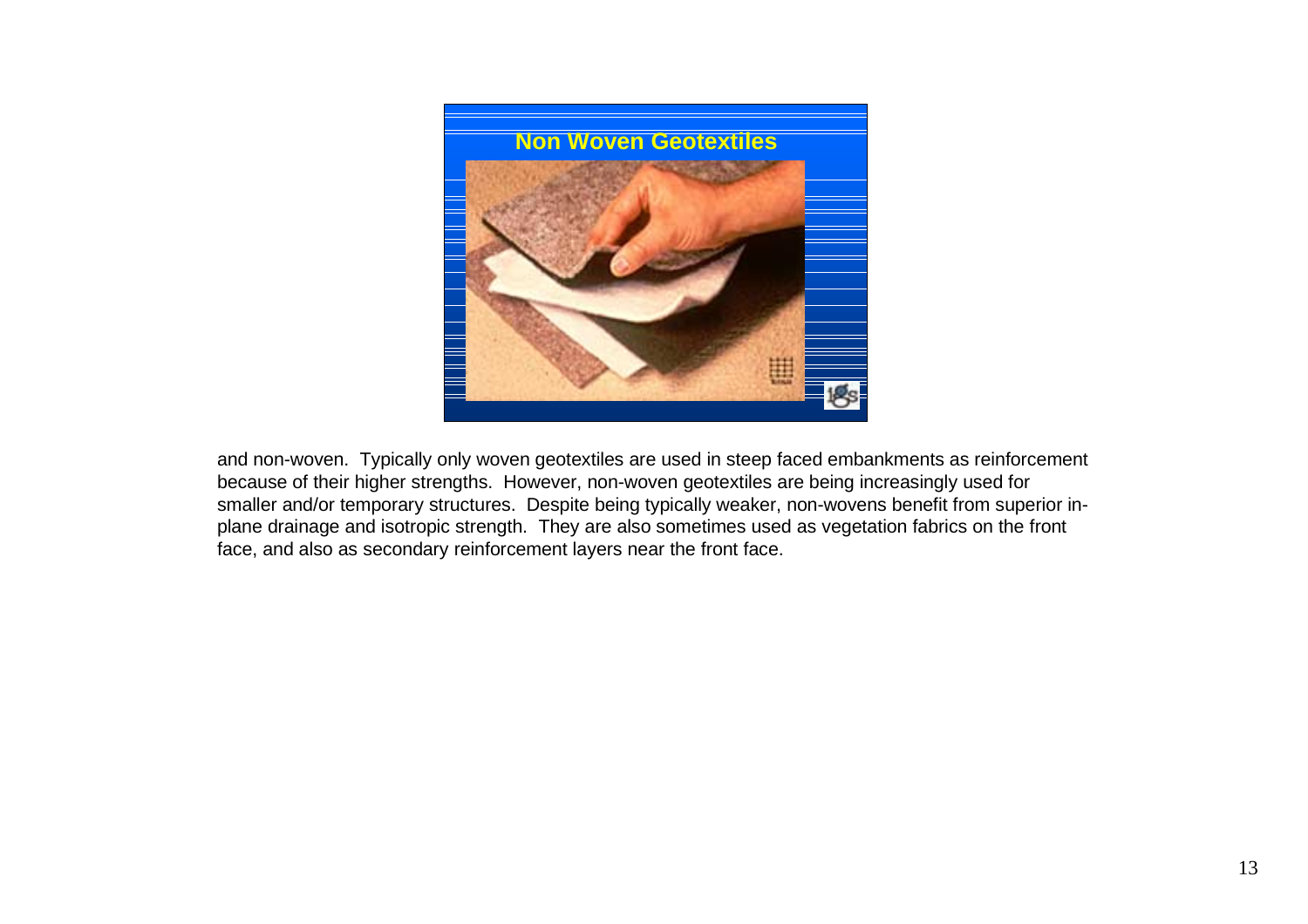

Any soil meeting the requirements for embankment construction can be used in a reinforced slope system. Lower-quality soil than would conventionally be used in unreinforced slope construction can also be used; however, a higher-quality material offers less durability concerns to the reinforcement and is easier to handle, place, and compact, which tends to speed up construction, and would be less sensitive to unforeseen sources of water. Four broad categories of acceptable fill material are :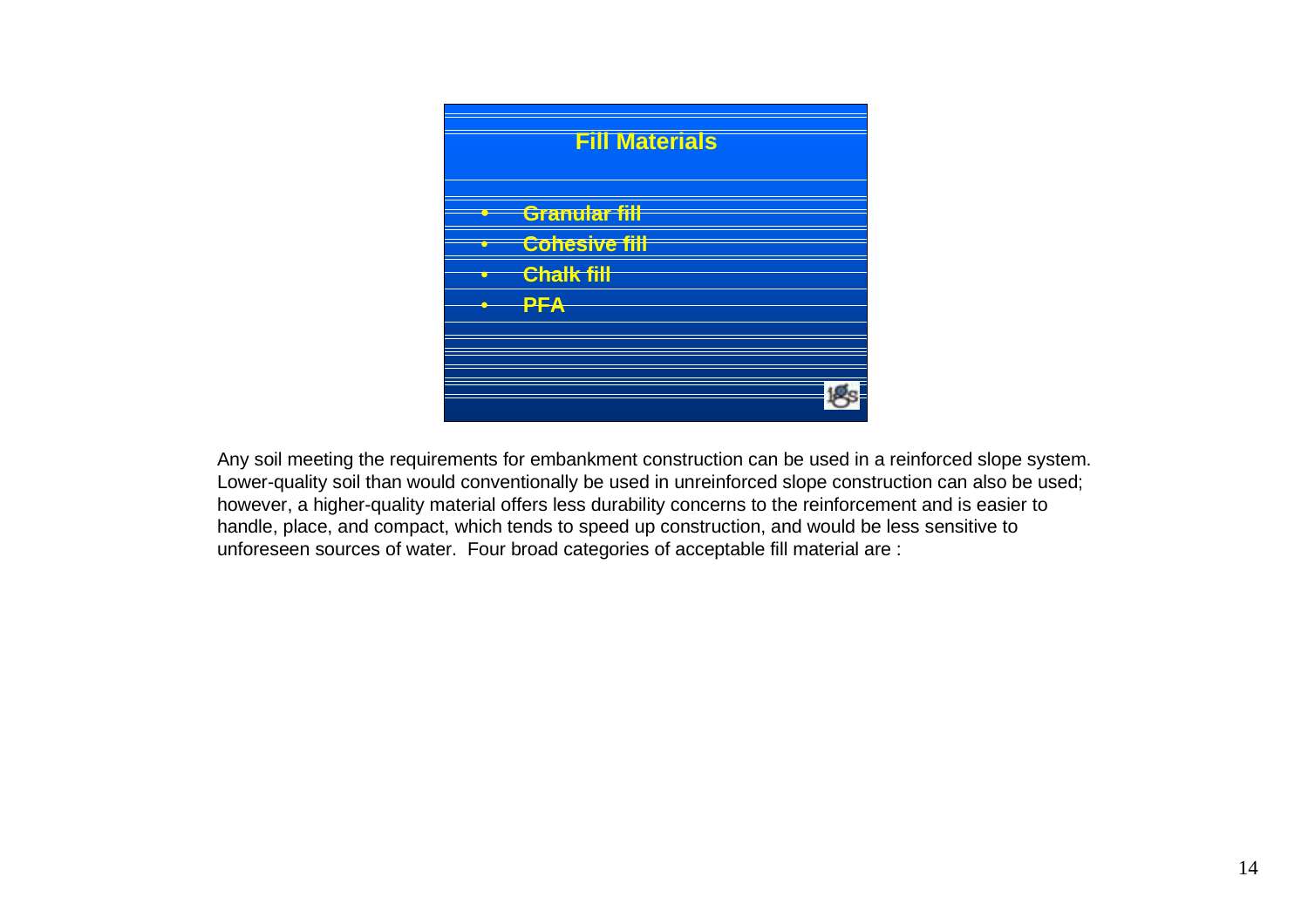

### **3. Review of design methods**

The overall design requirements for reinforced slopes are similar to those for unreinforced slopes: the factor of safety must be adequate for both short-term and long-term conditions and for all possible modes of failure, checking both internal and external stability. Reinforced Soil slopes are usually analysed using limit equilibrium methods. A circular or 2-part wedge-type potential failure surface is assumed, and driving and resisting forces or moments are compared. Ideally this is performed using a conventional slope stability computer program modified to account for the stabilising effect of reinforcement. Reinforcement layers intersecting the potential failure surface are assumed to increase the resisting force or moment.

In USA, the FHWA method is perhaps the most authoritative and recommends eight basic steps for the design of a reinforced soil slope, summarised as follows. Design practise in UK is similar, being based on documents such as HA68/94 and BS8006. Some other countries have their own national systems.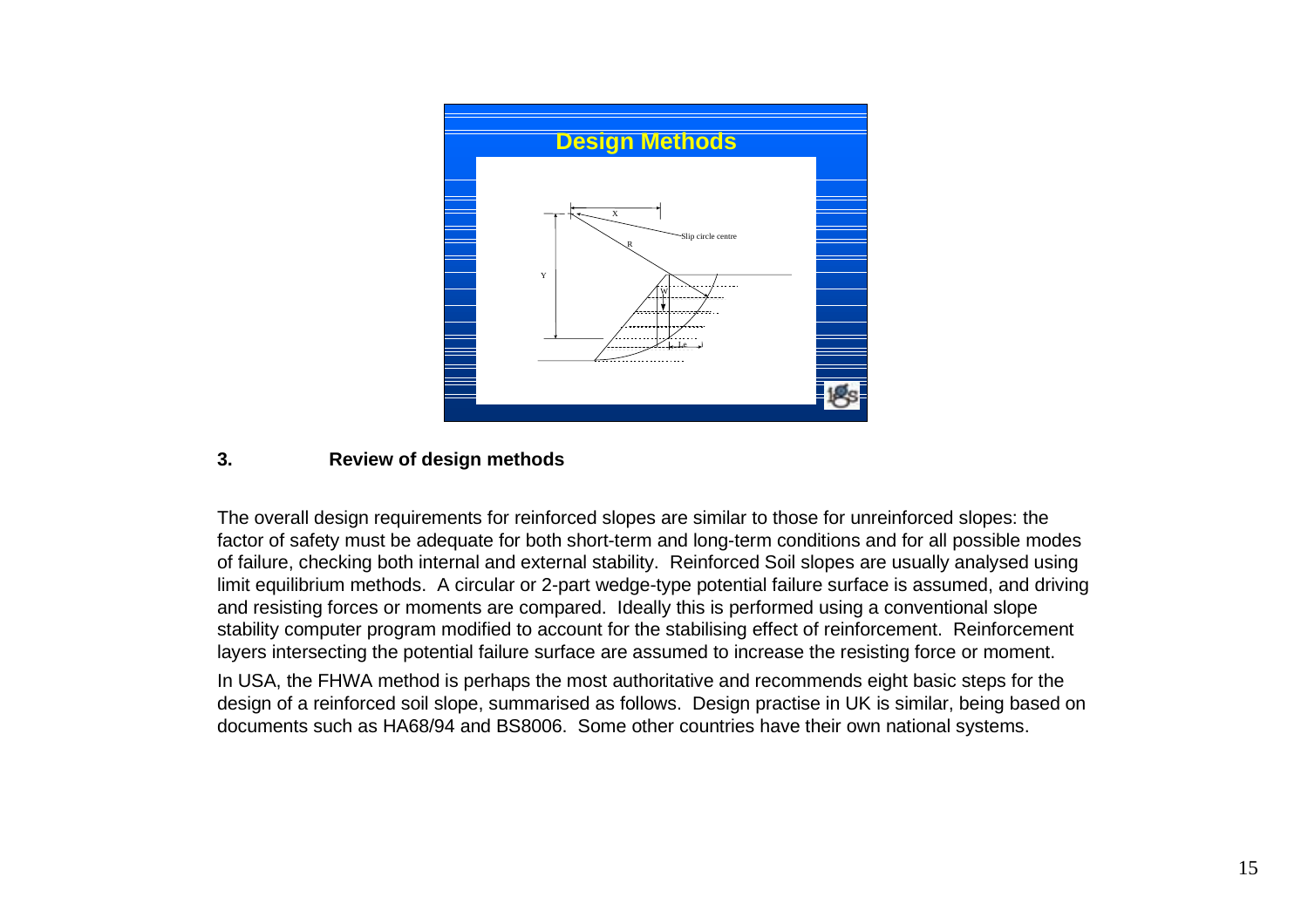

| Geometry           | This includes slope height and slope angle. Multi-part slopes are<br>allowable.                                                                                                                                                                                                                        |
|--------------------|--------------------------------------------------------------------------------------------------------------------------------------------------------------------------------------------------------------------------------------------------------------------------------------------------------|
| Loads              | These include surcharge, seismic loading, traffic loading.                                                                                                                                                                                                                                             |
| <b>Performance</b> |                                                                                                                                                                                                                                                                                                        |
| requirements       | These include desired factors of safety for external and internal<br>stability (typically 1.3 to 1.5 in terms of peak soil strength, depending<br>on whether temporary/permanent slope, consequences of failure etc).<br>for dynamic loading (typically 1.1) and also includes settlement<br>criteria. |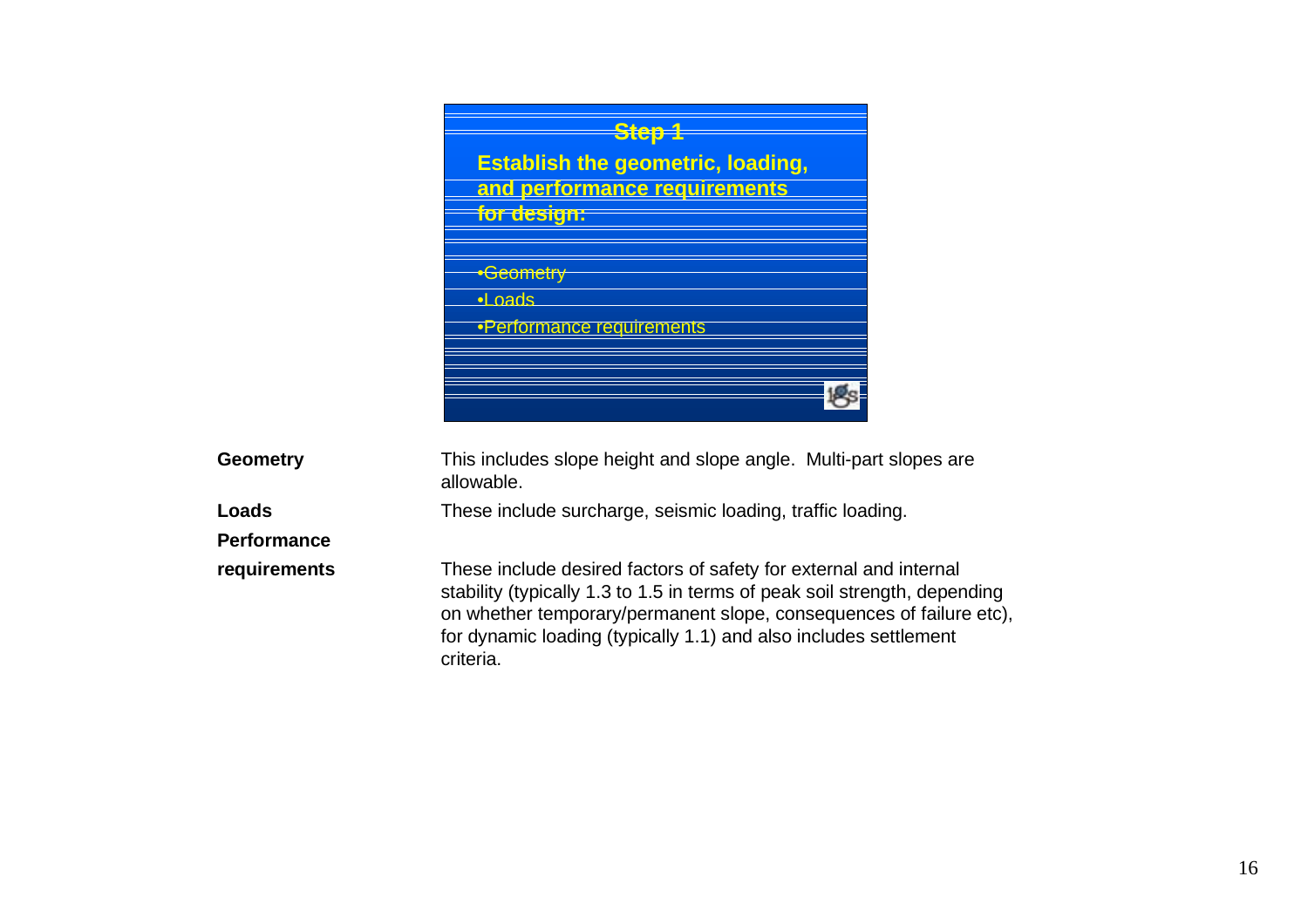

Determine soil profiles at every 30 to 60m along the slope, deep enough to evaluate a potential deepseated failure (typically to a depth of 2H)

Determine soil strength parameters, unit weight, and consolidation parameters for each layer Locate groundwater table and/or likely piezometric surfaces and/or representative ru value For slope repairs, identify cause of instability and locate previous failure surface.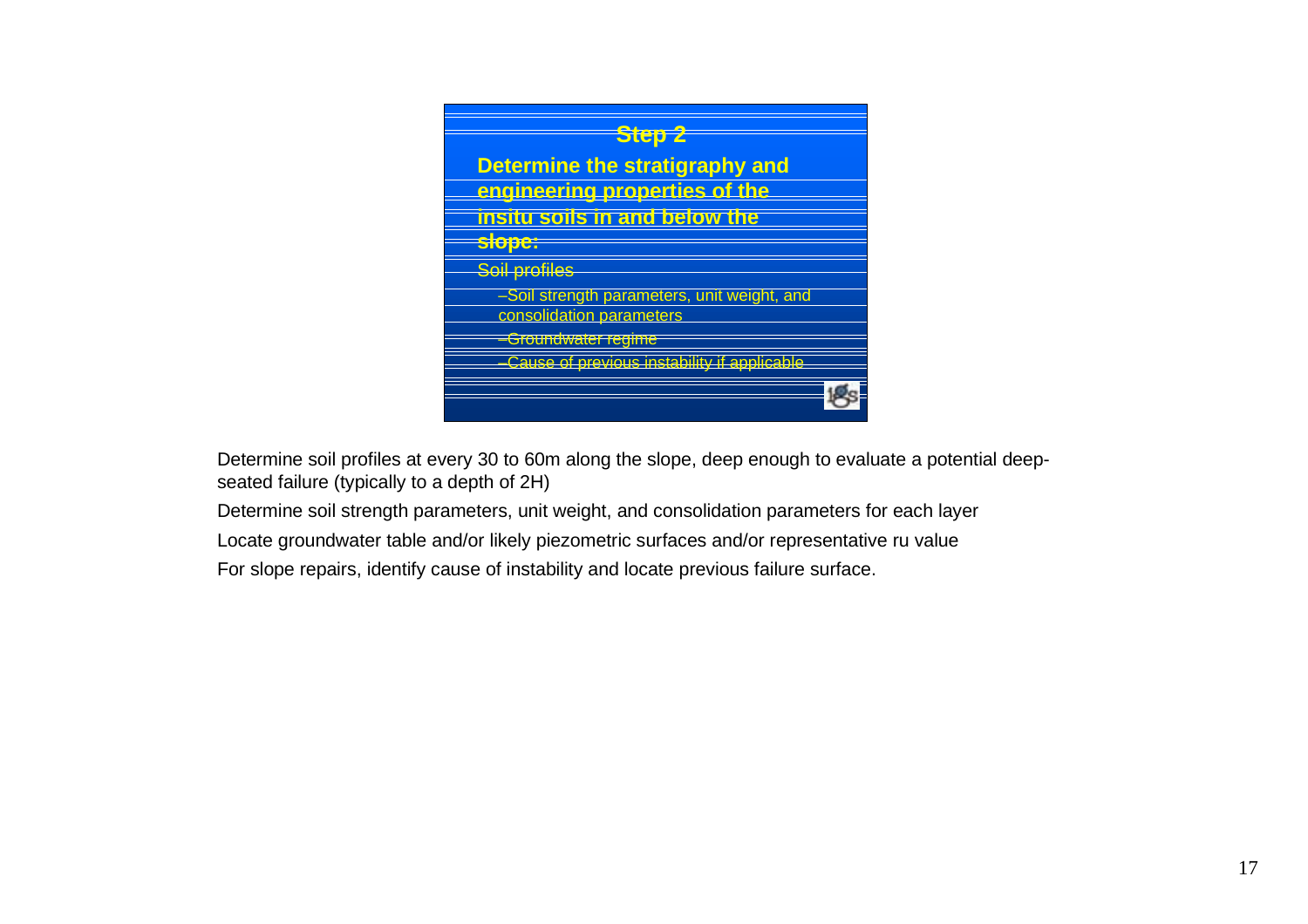

Step 3 Determine the engineering properties of the fill material to be used, and if different, the fill behind the reinforced zone:

- Gradings (FHWA recommend max size of up to 100mm, and no more than 50% passing 75m sieve) and plasticity (FHWA recommend PI £ 20%)
- l Compaction characteristics (FHWA recommend not less than 95% max dry density and OMC  $\pm$  2%) and placement requirements (FHWA recommend max layer thicknesses of 200mm for cohesive soils and 300mm for granular soils).
- Shear strength parameters in terms of total stress and effective stress. For the latter, ideally do 300mm direct shear box drained tests to large displacement.
- Chemical composition of soil. Primarily pH and oxidation agents.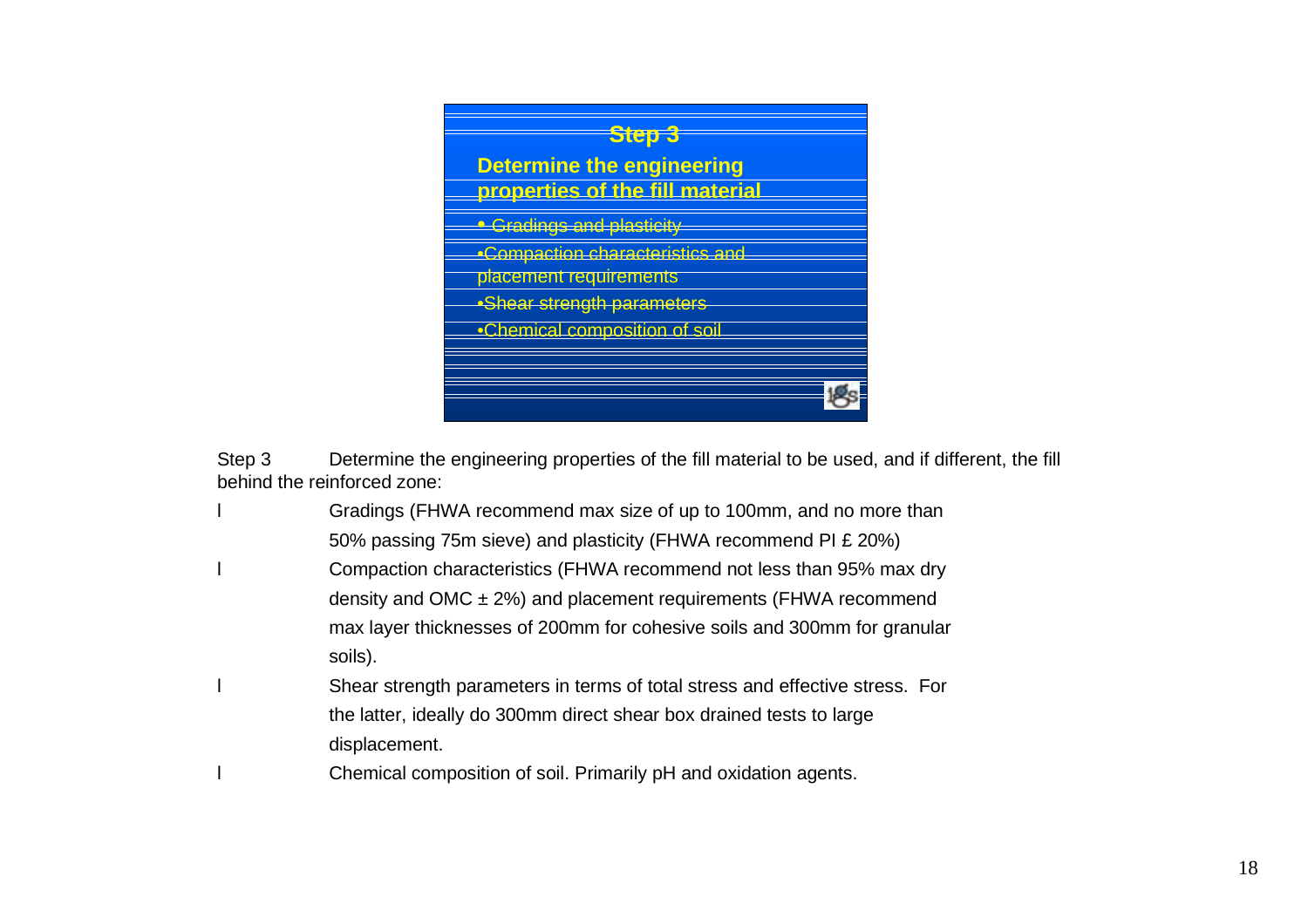

#### Step 4

Determine design parameters for the reinforcement. (The tensile capacity of a reinforcement layer is the minimum of its long-term rupture strength and its pullout resistance):

**Long-term rupture strength**. This should be based on the characteristic strength of the material for the required design life and design temperature, factored for installation damage and its durability under the design conditions.

**Pull-out strength**. This is calculated from the effective overburden stress and the interface friction factor between the reinforcement and the soil. (FHWA recommend using  $FS = 1.5$  for granular soils and  $FS = 2$ for cohesive soils, with a minimum embedment length,  $Le = 1m$ ). Remember that pull-out resistance has to be checked on both sides of the potential failure surface.

**Direct sliding coefficient**. This is not always the same as the interface friction factor for pull-out purposes, especially for geogrids.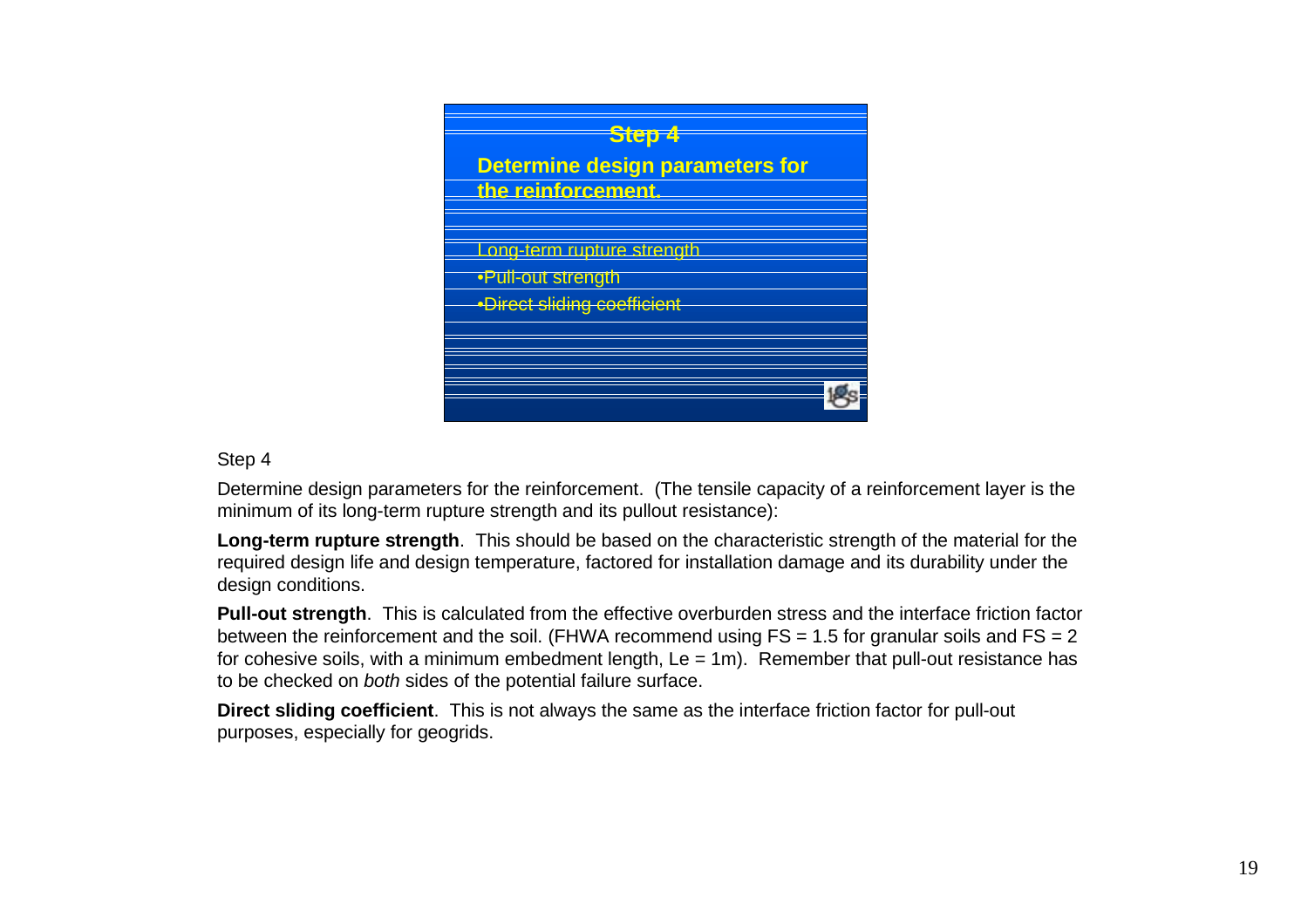

Step 5 Determine the factor of safety of the unreinforced slope:

## **Use standard stability analysis computer programs**

## **Is reinforcement required?**

If so, **establish the size of the critical zone to be reinforced**. (In the FHWA method this is done by examining the full range of potential failure surfaces with FS's less than or equal to the slope's target FS, then draw an envelope around the back of all these mechanisms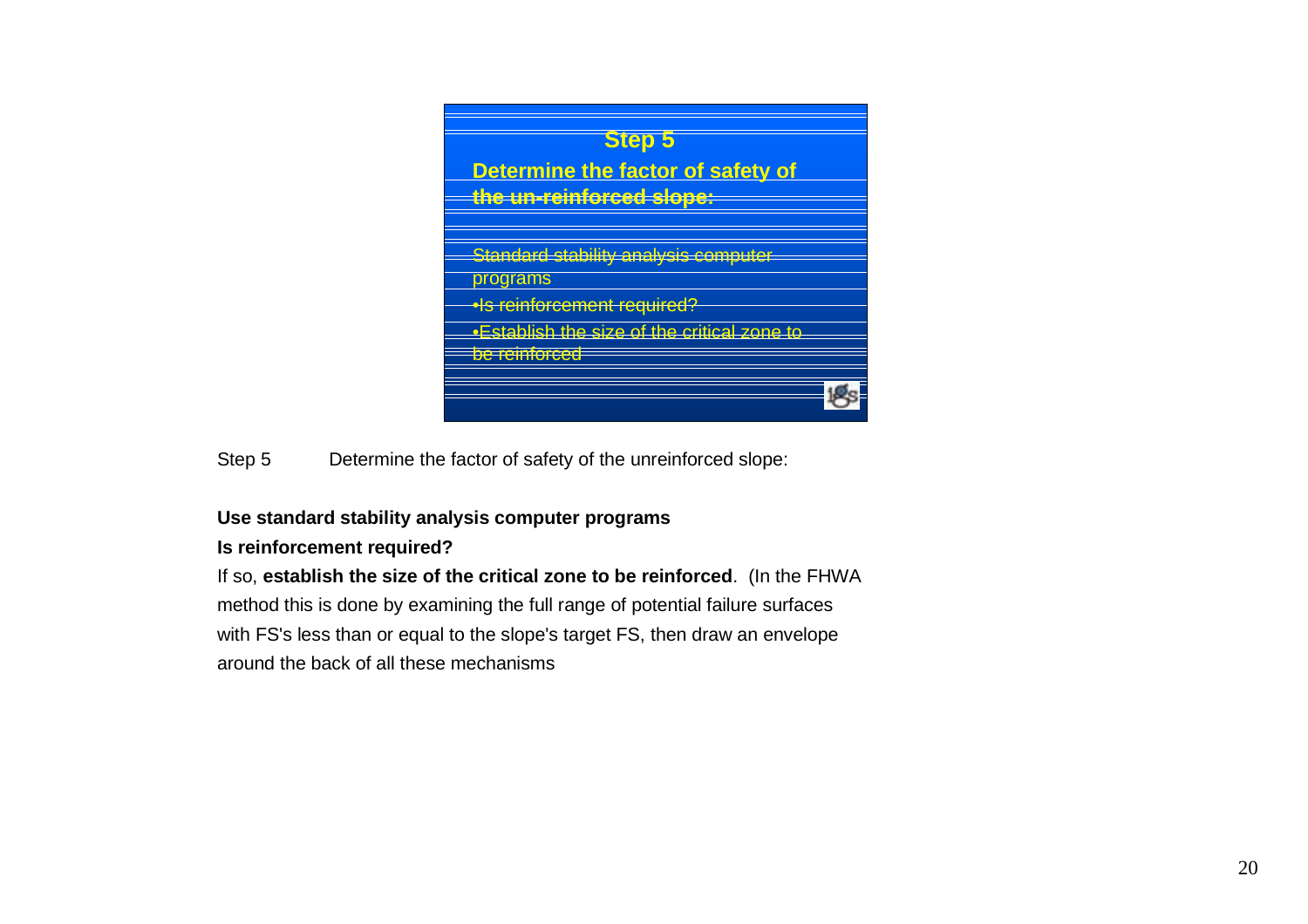

Step 6

Design Reinforcement to provide for a stable slope. There are 2 fundamentally different ways to do this. The first is *directly* by a prescriptive design method. The second is to do it *iteratively* by a trial and-error method. Often both are necessary, the first method being used to arrive at an initial layout, which is then adjusted and improved by the second method. The principal difference between the 2 methods is that two different designers should arrive at identical solutions via the first method, but will arrive at two different solutions via the second method.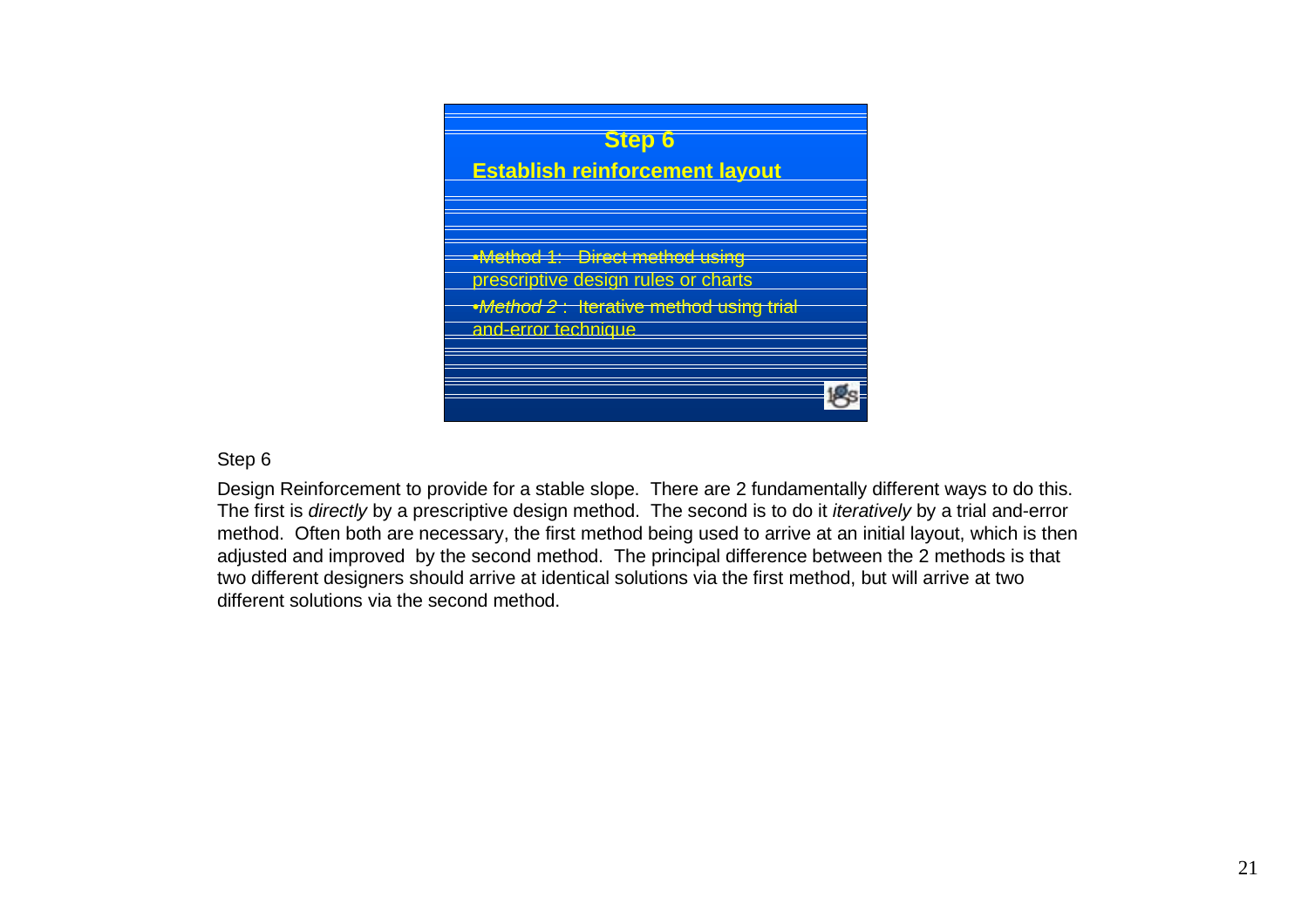

An example of a direct prescriptive method is that recommended in the UK Highway Agency's Advice Note HA68/94. The method is based on the 2 part wedge mechanism. The designer has to find the 2-part wedge mechanism sliding along the base of the reinforced soil zone which just meets the target FS without any reinforcement (the  $T_{\text{ob}}$  mechanism). This defines the width of the reinforcement zone at its base. Next the designer has to find the 2-part wedge mechanism which requires the maximum amount of reinforcement force (the  $T_{max}$  mechanism)

The  $T_{\text{max}}$  mechanism determines the number of layers of reinforcement that will be needed. The vertical spacing of the layers is then controlled by a fixed equation which sets them at spacings which decrease parabolically with depth. The length of the top reinforcement layer has to stick out beyond the  $T_{max}$  mechanism by the correct pull-out length. Then the length of each subsequent layer runs to an imaginary line which joins the end of the first layer to the back of the  $T_{\text{ob}}$  mechanism

Software programs exist such as GCG-ReActiv which can be used to do this type of design automatically for basic slope geometries and on the assumption that the underlying foundation soils are competent bearing materials. The direct method recommended by the US FHWA is similar to the HA68/94 method, but has a different rule for vertical spacing which results in either fixed vertical spacings, or groups of fixed vertical spacings.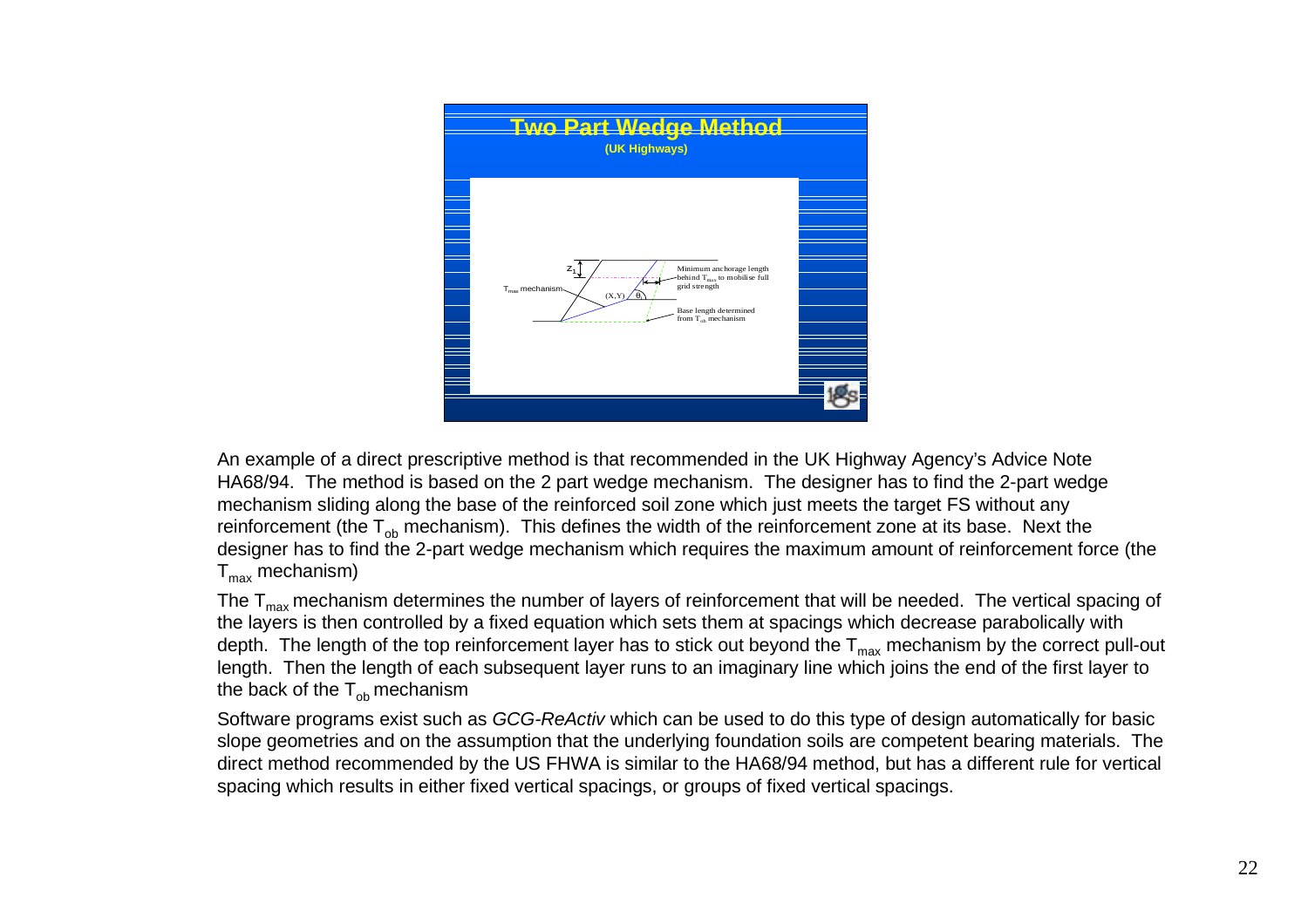

The iterative, trial-and-error method requires the designer to first provide an initial trial layout of reinforcement, and simple design charts or one of the direct design methods above can be used as a good starting point for this. Using both circular arc and sliding wedge methods, the designer then has to consider failure through the toe, through the face at various elevations, and deep seated below the toe. The aim is to check, for every conceivable type of failure surface, that the design layout satisfies the following simple rule:

$$
T_{\text{available}} > T_{\text{required}}
$$

If it doesn't, then the design layout has to be adjusted accordingly and the process repeated until a satisfactory design is arrived at iteratively.

The designer will find that the most economical design is often governed by the local constraints, which will not be the same for each site. The most economic design is not necessarily always the one which uses the least amount of reinforcement. The overall dimension of the reinforced zone can be a controlling factor when excavation is involved.

Design measures which allow ease of construction at the expense of extra reinforcement can also be cost effective.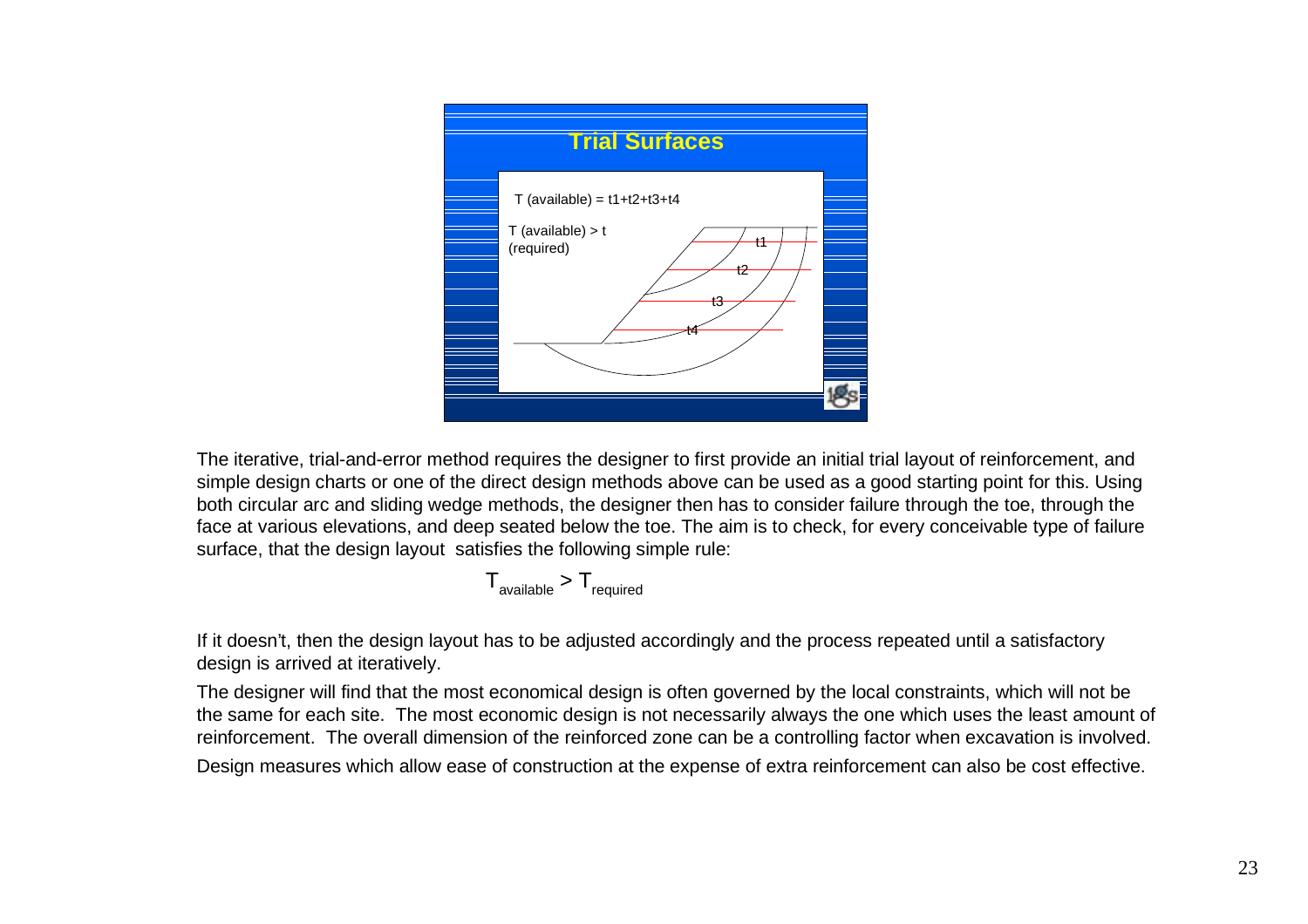

In both methods above, short lengths of intermediate reinforcement layers are often added to maintain a maximum vertical spacing of 600mm or so for face stability and compaction quality

For slopes with front face angles steeper than about 45°, special additional measures will need to be taken if vegetation is to be established. This can involve proprietary methods utilising special front face vegetation fabrics, incorporating sods of topsoil directly behind the front face, hydroseeding and a program of irrigation. Careful consideration should be given to this part of the design at the earliest design stage; it will be the only part of the structure seen by the client and the public, if the design is successful!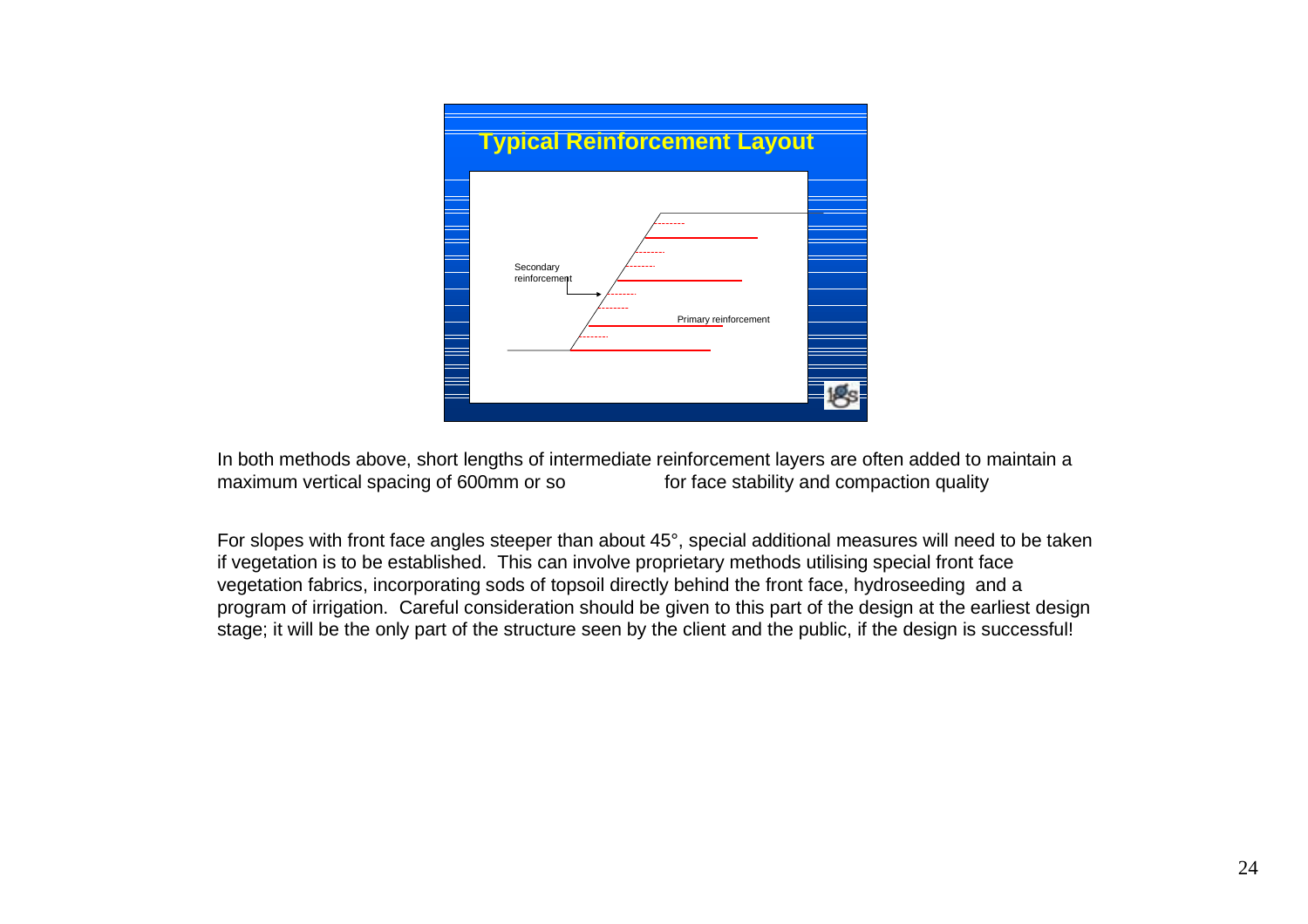

Step 7

Check external stability

If this has not already been done in the above step, this should now be done to check for:

•direct sliding

•deep-seated overall instability

•local bearing capacity failure at the toe

•compound failure surfaces, which involve mechanisms which pass both through the reinforcement zone and the underlying material and/or the fill material behind the reinforcement zone.

•excessive settlement, using ordinary geotechnical engineering procedures.

•dynamic stability

Short term as well as long term stability should be checked.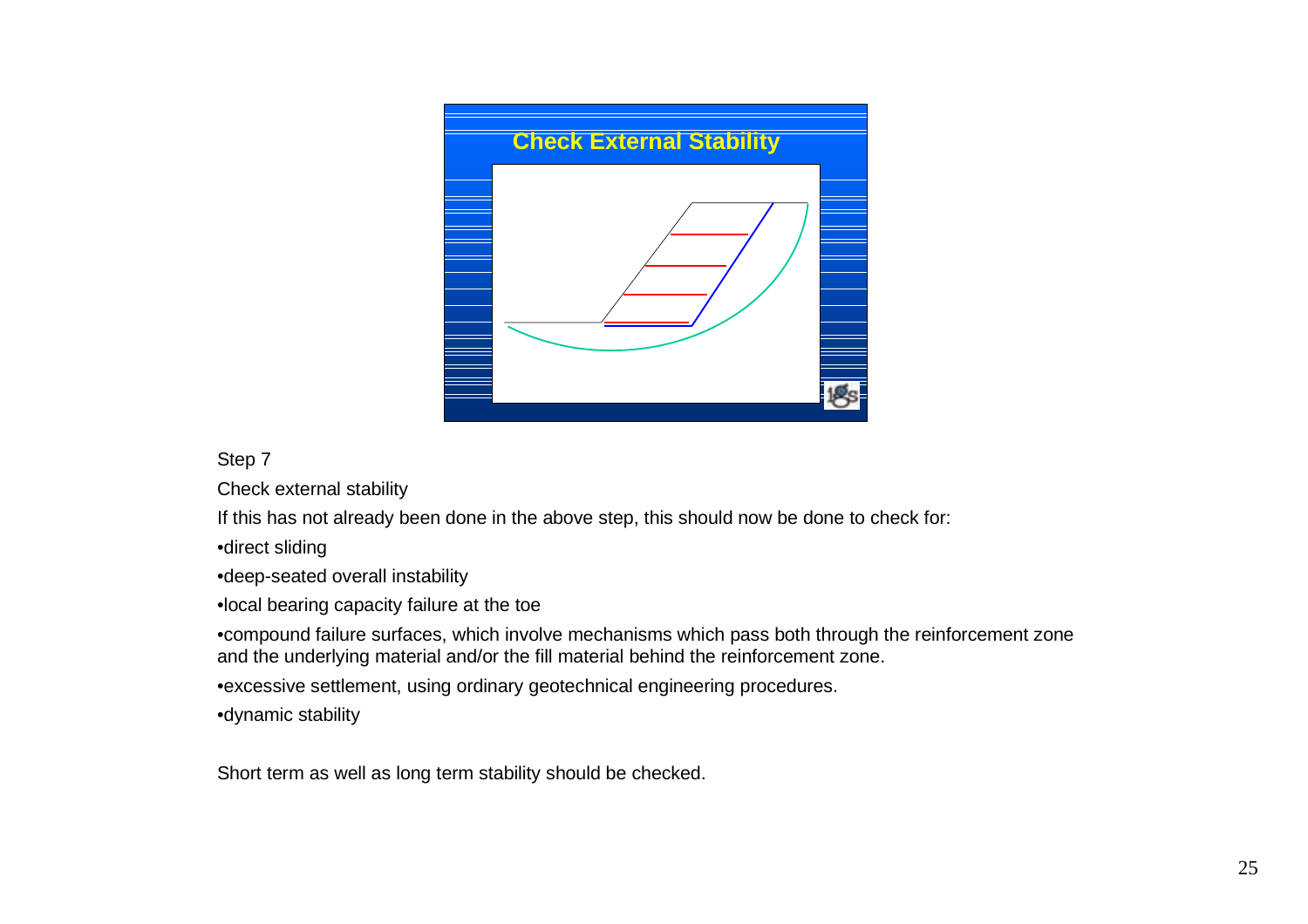

Step 8

Evaluate requirements for subsurface and surface water control

•For **subsurface water control**, drains typically need to be placed at the rear and/or beneath the reinforced zone.

•**Surface water** control is typically achieved by collector drains above the reinforced slope.

•**Erosion protection** is typically provided by vegetation and/or synthetic permanent erosion control mats.

This completes the design process.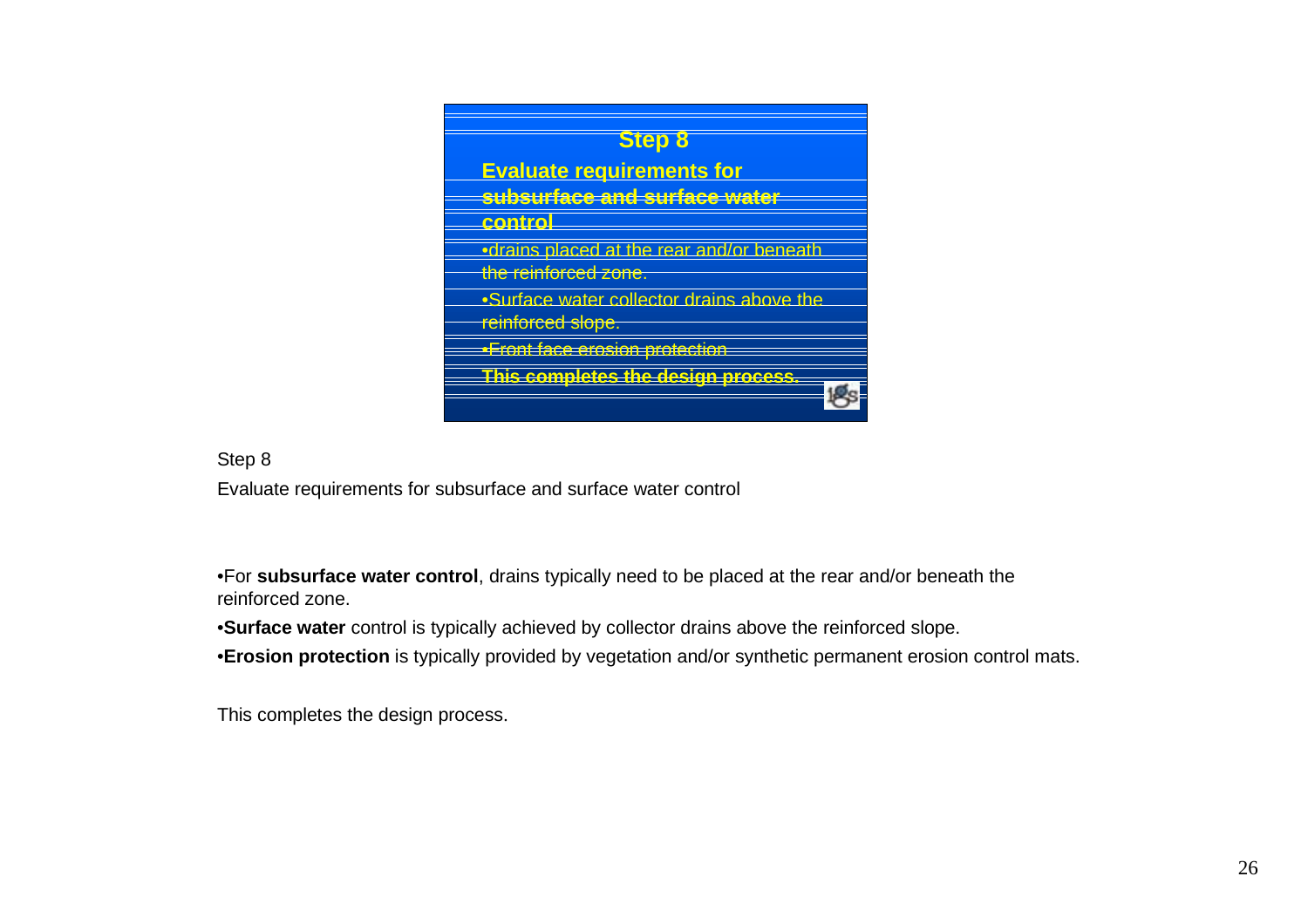

# **4. Examples of installation of geosynthetics**

The following sequence is normally adopted during construction of reinforced soil slopes:

**Site preparation**. This includes clearing and grubbing the site, preparing a level subgrade, and proofrolling.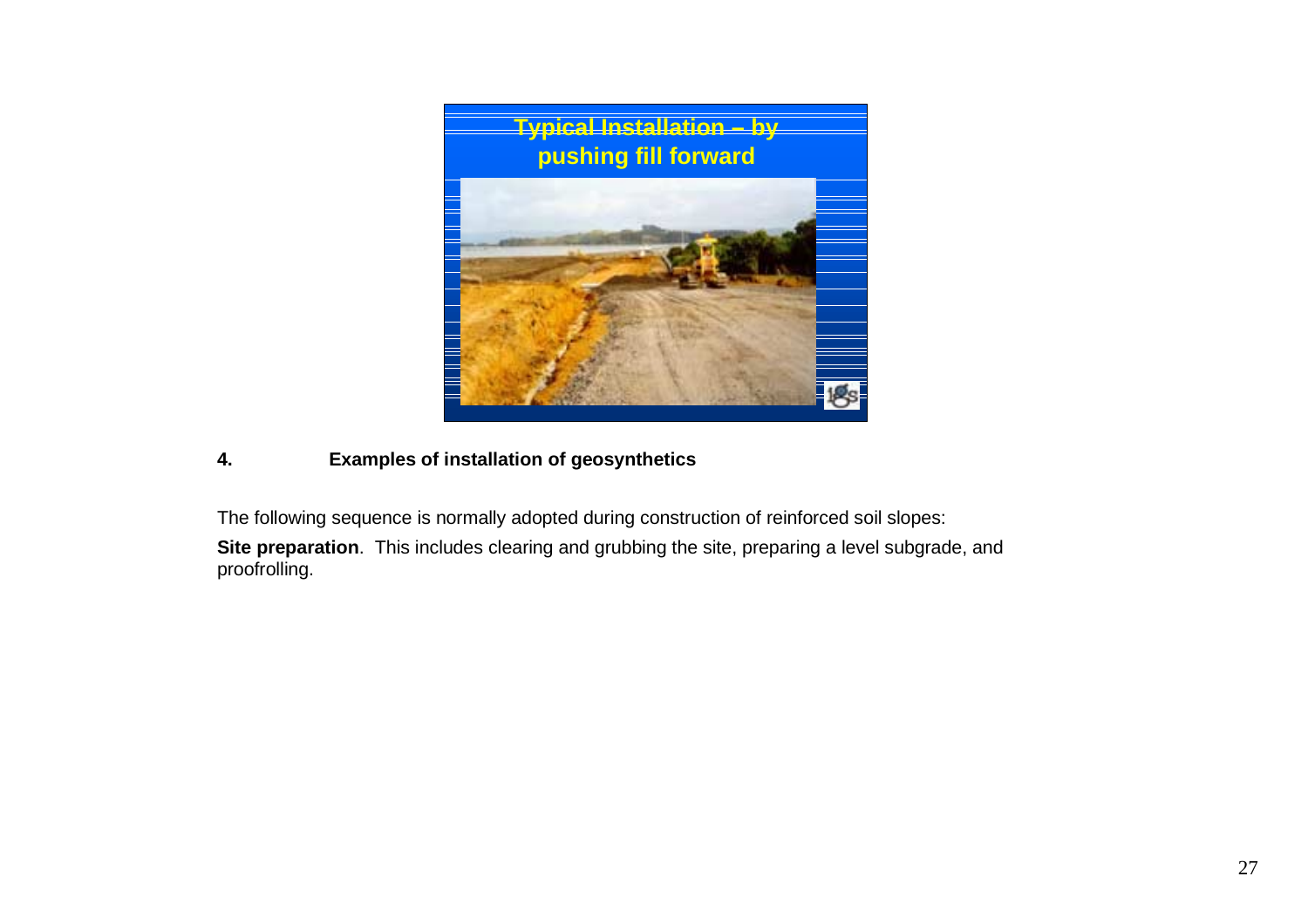

•Place and compact backfill on reinforcement . Fill is normally placed using a front-end loader operating on at least 150mm of previously placed fill. Lighter compaction equipment is appropriate near the face. •Compaction control. The water content and fill density will normally need to be controlled within 2% of optimum moisture content and within 95% of maximum dry density.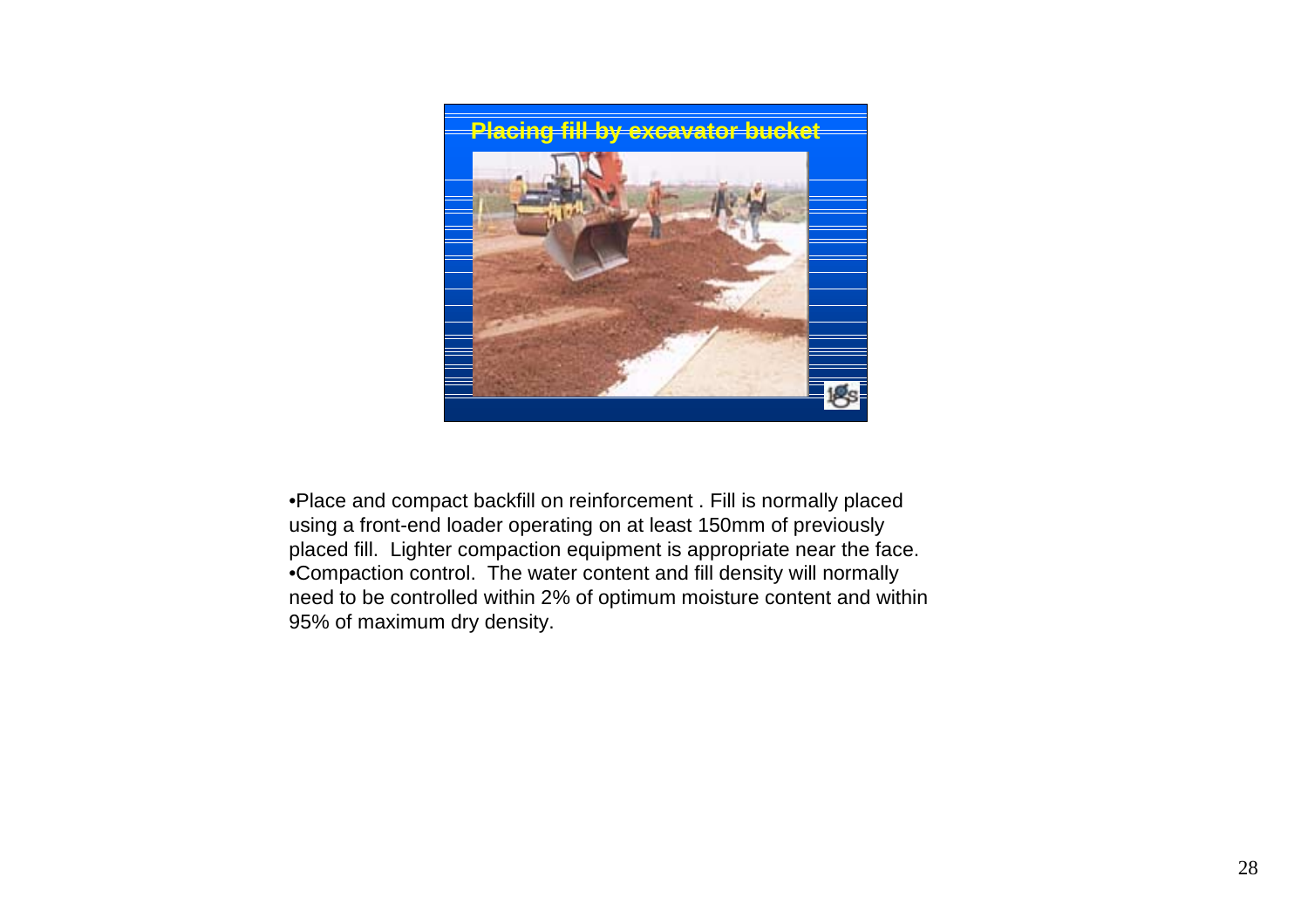

Face construction. For slope angles steeper than 45° wrap around front face construction is normally required. The reinforcement is turned up at the face and returned typically 1m to 1.2m into the embankment below the next reinforcement layer. Temporary formwork is normally required to support the front face during this operation. For geogrids, a geotextile may be required inside the face to retain the fill material.

Continue with successive layers and drainage as required.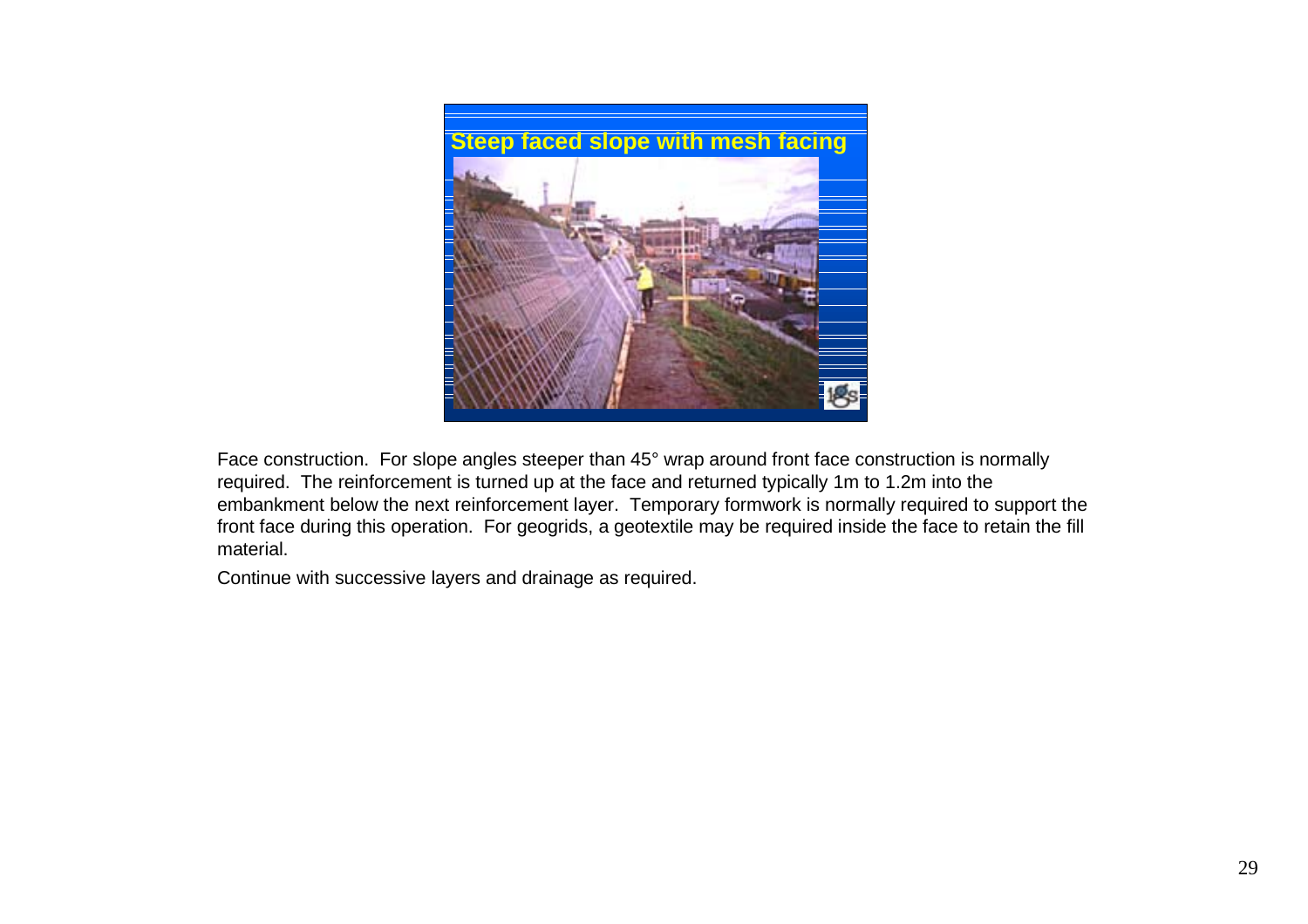

**Examples of completed structures**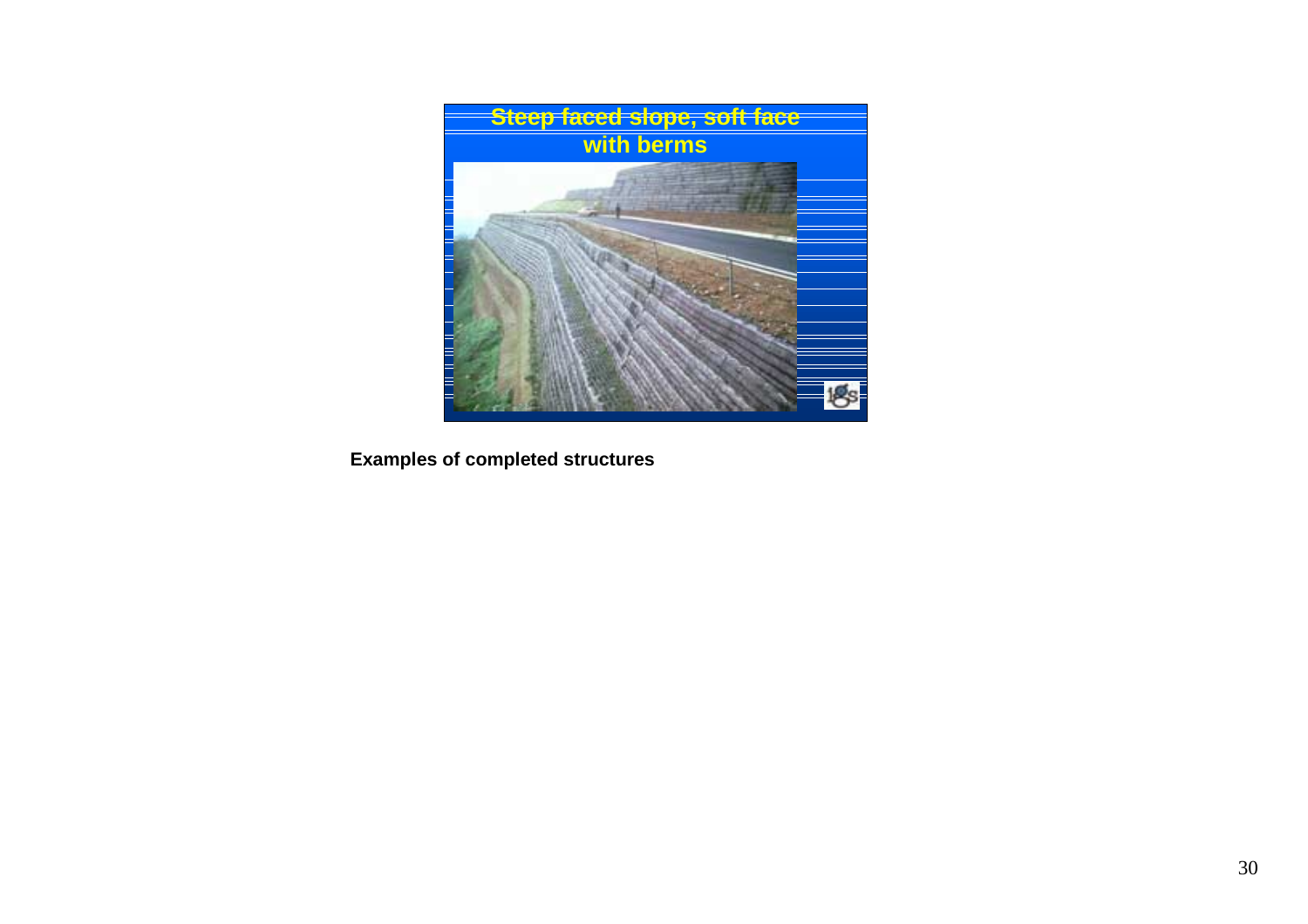

After vegetation has become established.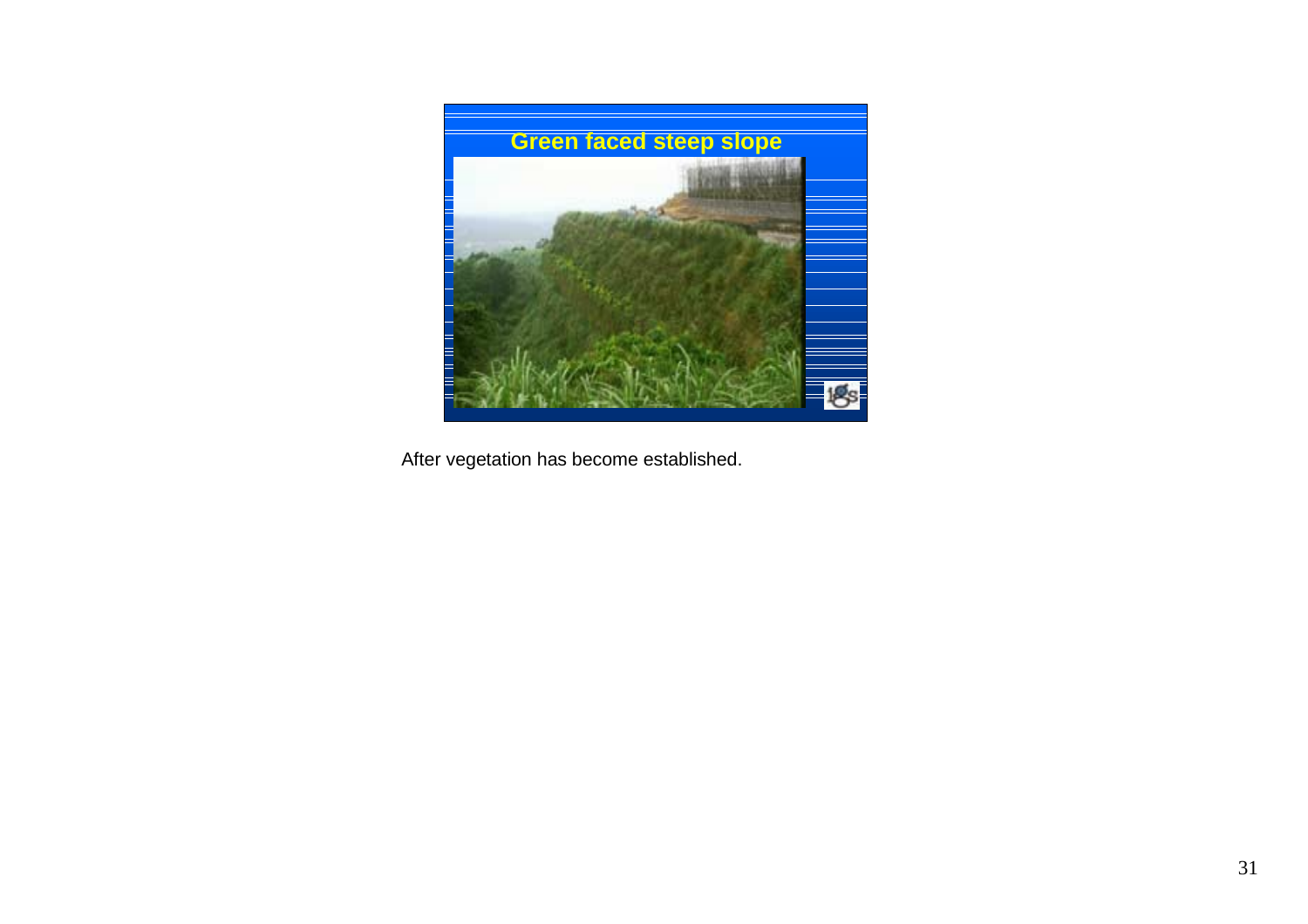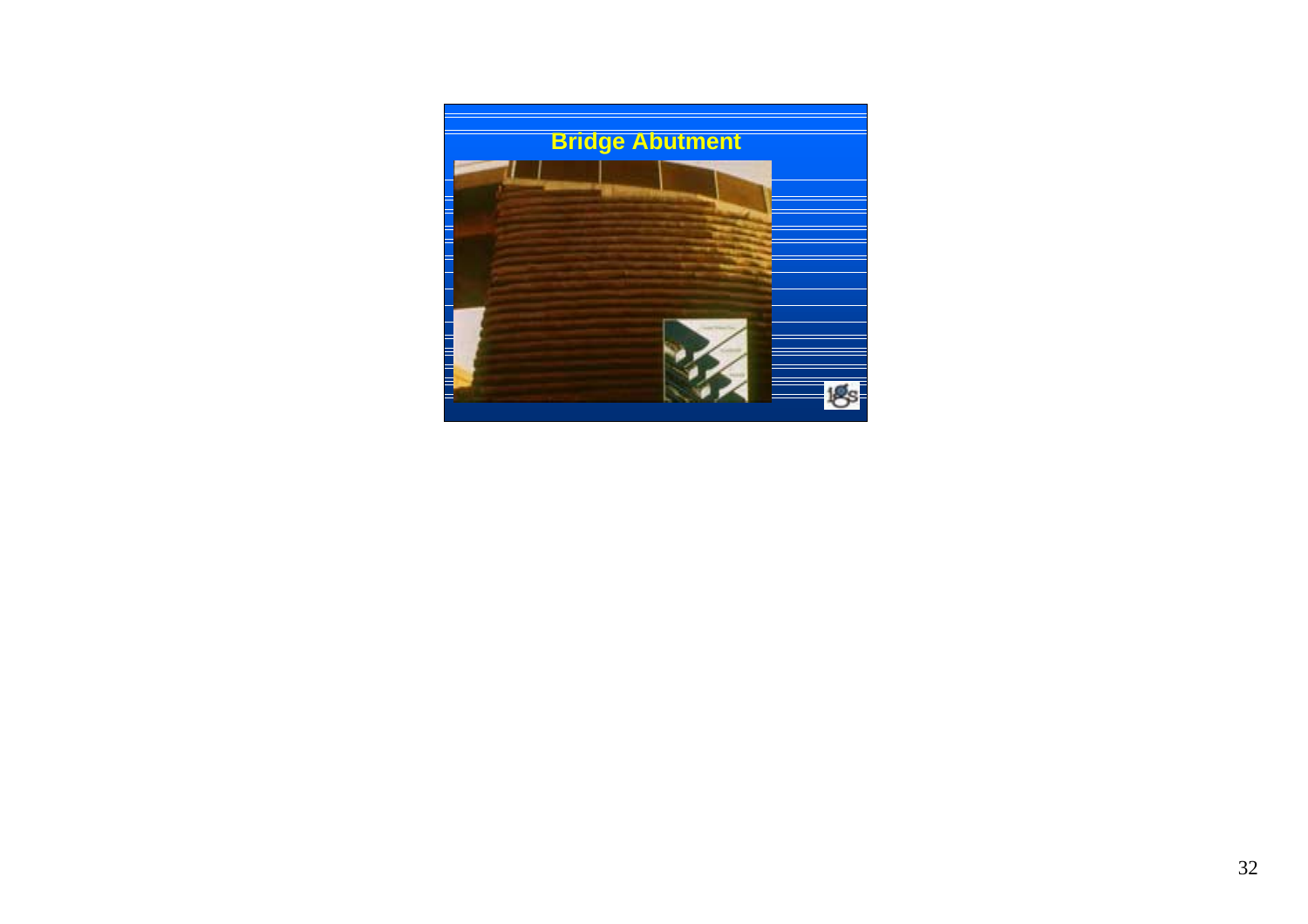